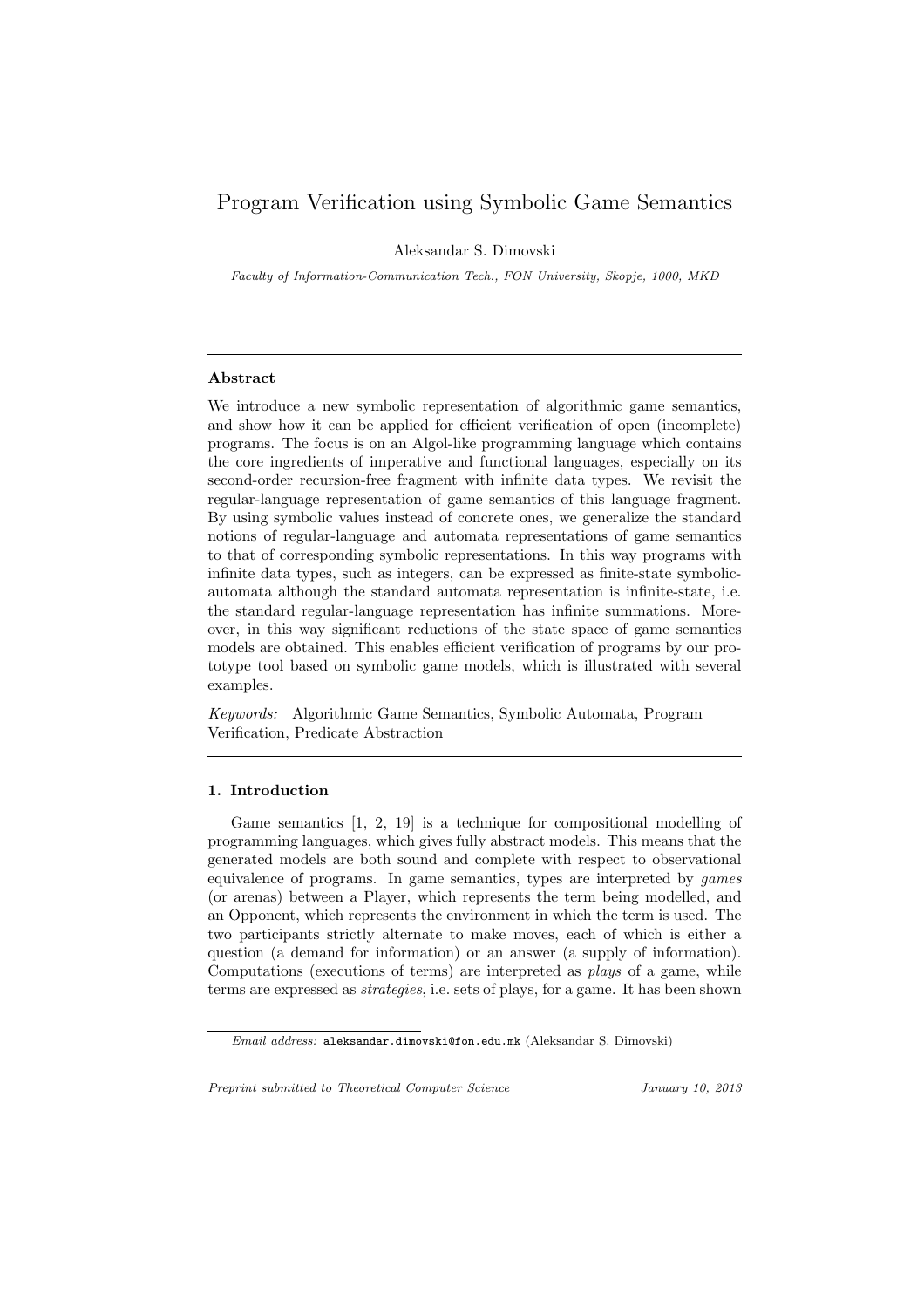that game semantics model can be given certain kinds of concrete automatatheoretic representations [10, 14, 16], and so it can serve as a basis for software model checking and program analysis. Several features of game semantics make it very promising for software model checking. The model is very precise and compositional, i.e. generated inductively on the structure of programs, which is the key feature for achieving scalability. There is a model for any term-incontext (program fragment) with undefined identifiers, such as calls to library functions. However, the main limitation of model checking technique in general is that it can be applied only if a finite-state model is available. This problem arises when we want to handle terms with infinite data types.

Regular-language representation of game semantics of second-order recursion free Idealized Algol with finite data types provides algorithms for automatic verification of a range of properties, such as observational-equivalence, approximation, and safety. It has the disadvantage that in the presence of infinite integer data types the obtained automata become infinite state, i.e. regular-languages have infinite summations, thus losing their algorithmic properties. Similarly, large finite data types are likely to make the state-space of the obtained automata so big that it will be practically infeasible for automatic verification. For example, let us consider how we can model the successor function of type  $\mathbb{N} \to \mathbb{N}$ . One characteristic play in the strategy for this function looks like this:

$$
\begin{array}{ccc}\n\text{succ} & : \mathbb{N}^{\langle 1 \rangle} \Rightarrow & \mathbb{N}^{\langle 2 \rangle} \\
& q & O \\
& q & P \\
& n & O \\
& n+1 & P\n\end{array}
$$

The play starts by Opponent (O) asking for the value of output with the question move  $q$ , and Player  $(P)$  responds by asking for input. When Opponent provides an input value n, Player supplies  $n + 1$  as output. The model of the successor an input value *n*, r layer supplies  $n + 1$  as output. The model of the successor function is given by the following regular language:  $\sum_{n \in \mathbb{N}} (q^{(2)} \cdot q^{(1)} \cdot n^{(1)} \cdot (n +$  $(1)^{\langle 2 \rangle}$ , which has infinite summation when N is an infinite data type. Note that moves are tagged with superscripts  $\langle 1 \rangle$  and  $\langle 2 \rangle$  to distinguish from which type component, input or output, the move comes.

In this paper we redefine the (standard) regular-language representation [14] at a more abstract level so that terms with infinite data types can be represented as finite automata, and so various program properties can be checked over them. The idea is to transfer attention from the standard form of automata to what we call symbolic automata. The representation of values constitutes the main difference between these two formalisms. In symbolic automata, instead of assigning concrete values to identifiers occurring in terms, they are left as symbols. Operations involving such identifiers will also be left as symbols. Some of the symbols will be guarded by boolean expressions, which indicate under which conditions these symbols can be performed. For example, symbolic representation of the successor function will be given by the following word:  $q^{(2)} \cdot q^{(1)} \cdot ?Z^{(1)} \cdot (Z+1)^{(2)}$ ,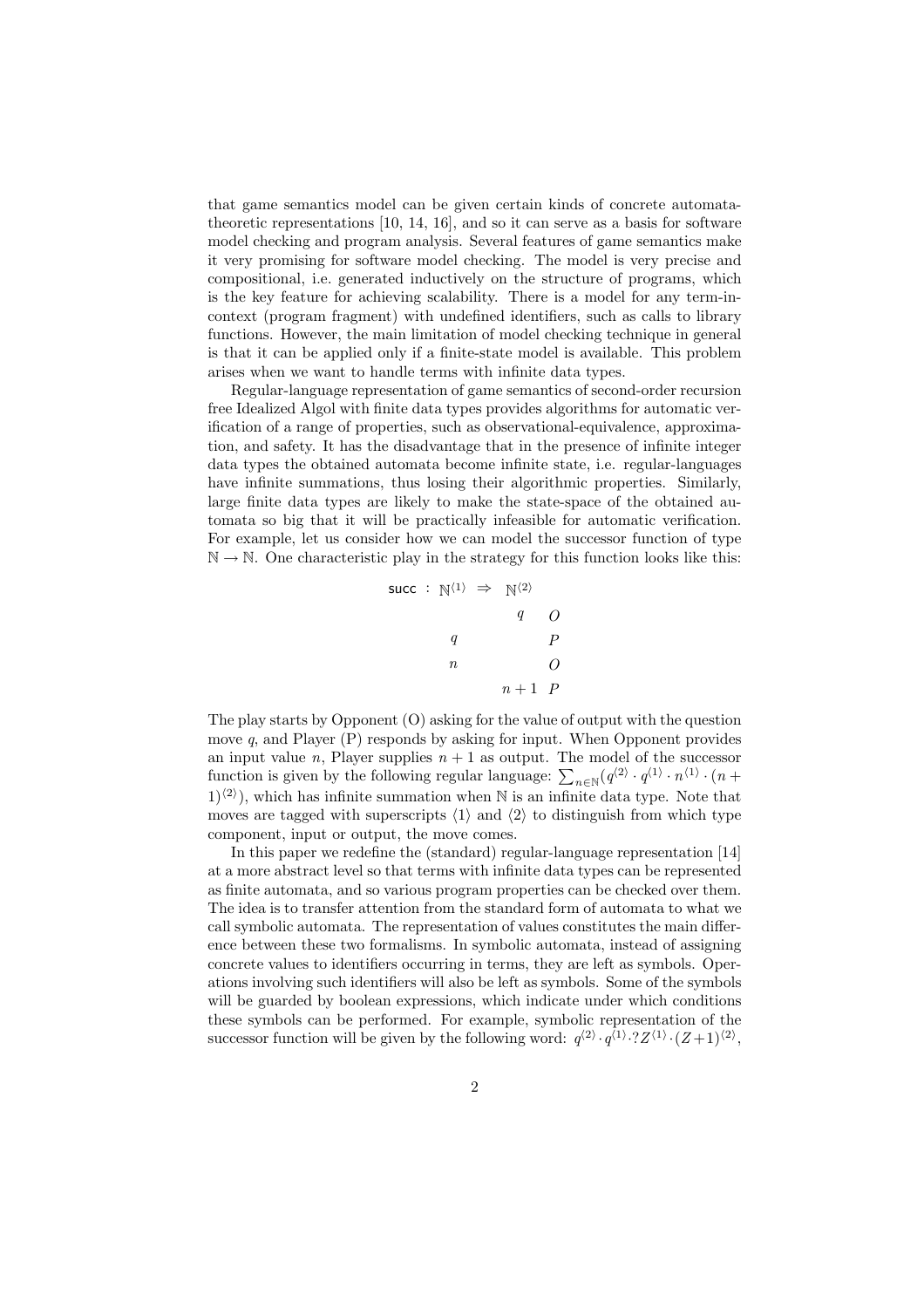where a new symbol  $Z$  is used to encode the value of the input argument.

This paper represents an extended version of [12]. It is organised as follows. The language we consider here is introduced in Section 2. Symbolic representation of algorithmic game semantics is defined in Section 3. Correctness of the symbolic representation and its suitability for verification of safety properties are shown in Section 4. In Section 5 we discuss some extensions of the language, such as arrays, and how they can be represented in the symbolic model. A prototype tool, which implements this translation, as well as some examples are described in Section 6. In Section 7, we conclude and present some ideas for future work.

#### 1.1. Related work

By representing game semantic models as symbolic automata, we obtain a predicate abstraction [17, 7] based method for verification. In [3] it was also developed a predicate abstraction from game semantics. This was enabled by extending the models produced using game semantics such that the state (store) is recorded explicitly in the model by using so-called stateful plays. The state is then abstracted by a set of predicates giving rise to pa (predicate abstraction) plays. However, in our work we achieved predicate abstraction in a more natural way without changing the game semantic models, and also for terms with infinite data types.

Symbolic techniques, in which data is not represented explicitly but symbolically, have found a number of applications in theoretical computer science. Some interesting examples are symbolic execution and verification of programs [5], symbolic program analysis [6, 4], symbolic operational semantics of process algebras [18], parameterized verification of data independent systems [21, 22], etc.

# 2. The Language

Idealized Algol (IA) [25] is a well studied language which combines call-byname  $\lambda$ -calculus with the fundamental imperative features and locally-scoped variables. In this paper we work with its second-order recursion-free fragment  $(IA<sub>2</sub>$  for short).

The data types D are integers and booleans  $(D ::= int | bool)$ . The base types B are expressions, commands, and variables  $(B ::= \exp D \mid \text{com} \mid \text{var}D)$ . We consider only first-order function types  $T(T ::= B | B \rightarrow T)$ .

Terms are formed by the following grammar:

 $M ::=x |v|$  skip | diverge | M op  $M | M; M |$  if M then M else M | while M do M  $|M := M|!M|$  new  $D_x := v$  in M | mkvar $DMM| \lambda x.M$  | MM

where  $v$  ranges over constants of type  $D$ . Expression constants are infinite integers and booleans. The standard arithmetic-logic operations op are employed. We have the usual imperative constructs: sequential composition  $(; \cdot)$ , conditional (if), iteration (while), assignment  $(:=)$ , de-referencing  $(!)$ , "do nothing"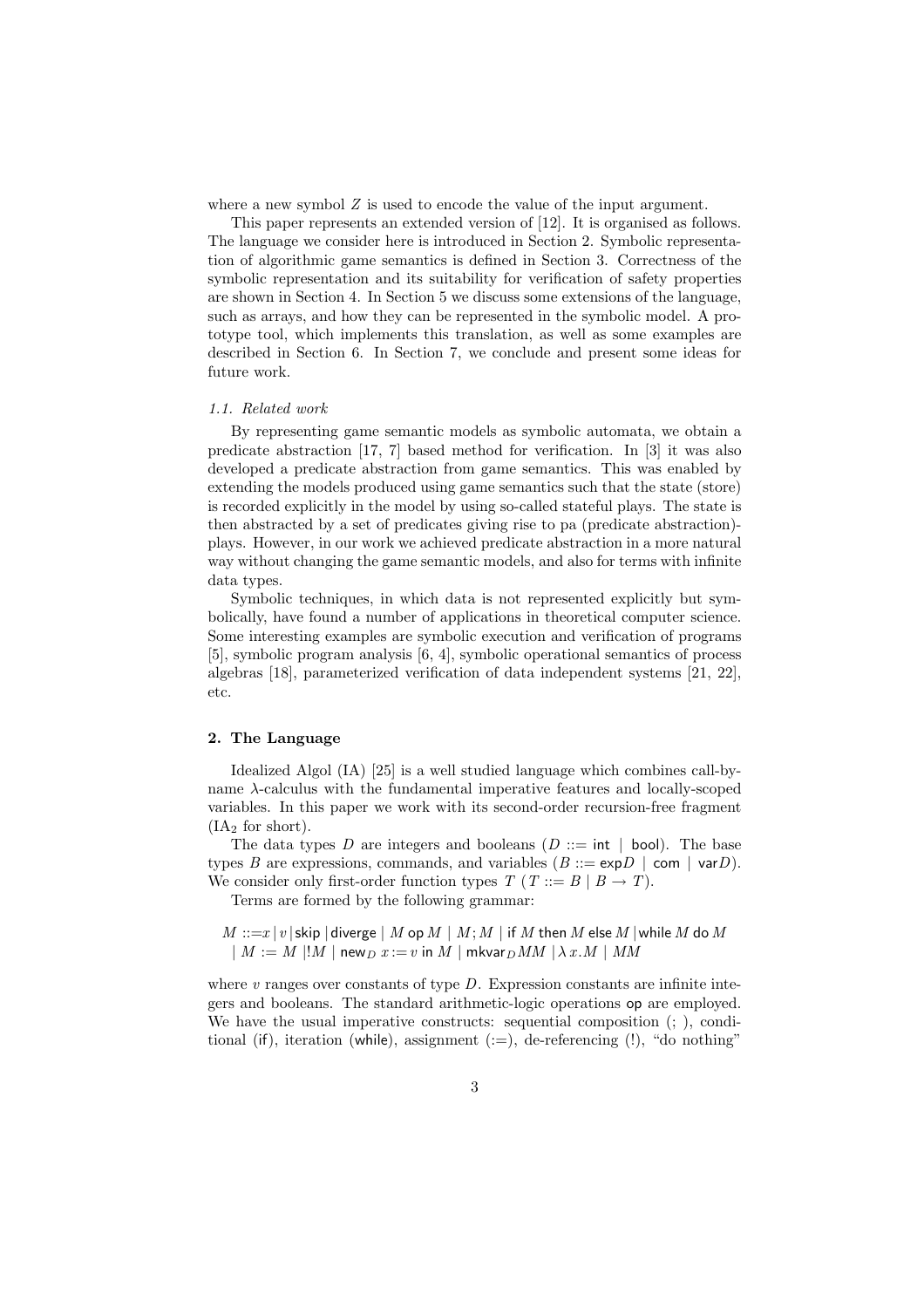command skip, and diverge command which causes a program to enter an unresponsive state similar to that caused by an infinite loop. Block-allocated local variables are introduced by a new construct, which initializes a variable and makes it local to a given block. The constructor mkvar is used for creating "bad" variables. We have the standard functional constructs for function definition and application. Well-typed terms are given by typing judgements of the form  $\Gamma \vdash M : T$ , where  $\Gamma$  is a type *context* consisting of a finite number of typed free identifiers, i.e. of the form  $x_1 : T_1, \ldots, x_k : T_k$ . Typing rules of the language are given in [1, 2].

Language constructs can be also given in a functional form: ; : com  $\rightarrow$  B  $\rightarrow$ B, if : expbool  $\rightarrow$   $B \rightarrow B \rightarrow B$ , while : expbool  $\rightarrow$  com  $\rightarrow$  com, := : var $D \rightarrow$  $\exp D \to \text{com}, \, !: \text{var } D \to \exp D, \text{ mkvar}_{D} : (\exp D \to \text{com}) \to \exp D \to \text{var } D.$  A term can be presented in either form as is convenient depending on context. For example, ;  $(M, N) \equiv M$ ;  $N$ , if $(M, N_1, N_2) \equiv$  if M then  $N_1$  else  $N_2$ , etc.

The operational semantics of our language is given for terms  $\Gamma \vdash M : T$ , such that all identifiers in  $\Gamma$  are variables, i.e.  $\Gamma = x_1 : \text{var} D_1, \ldots, x_k : \text{var} D_k$ . It is defined by a big-step reduction relation:

$$
\Gamma \vdash M, \mathbf{s} \Longrightarrow V, \mathbf{s}'
$$

where  $s, s'$  represent the *state* before and after reduction. The state is a function assigning data values to the variables in  $\Gamma$ . We denote by V terms in *canonical* form defined by  $V ::= x \mid v \mid \lambda x.M \mid$  skip  $\mid$  mkvar $\not$ MN. Reduction rules are standard  $<sup>1</sup>$  (see [1, 2] for details). The language is deterministic, so every term</sup> can be reduced to at most one canonical form.

Given a term  $\Gamma \vdash M$  : com, where all identifiers in  $\Gamma$  are variables, we say that M terminates in state s, written  $M$ , s  $\Downarrow$ , if  $\Gamma \vdash M$ , s  $\Longrightarrow$  skip, s' for some state s'. If M is a closed term then we abbreviate the relation  $M, \emptyset, \emptyset, \emptyset$  with M  $\Downarrow$ . We say that a term  $\Gamma \vdash M : T$  is an approximate of a term  $\Gamma \vdash N : T$ , denoted by  $\Gamma \vdash M \subseteq N$ , if and only if for all terms-with-hole  $C[-]$  : com, such that  $\vdash C[M]$ : com and  $\vdash C[N]$ : com are well-typed closed terms of type com, if  $C[M] \Downarrow$  then  $C[N] \Downarrow$ . If two terms approximate each other they are considered observationally-equivalent, denoted by  $\Gamma \vdash M \cong N$ .

#### 3. Symbolic Game Semantics

We start by introducing a number of syntactic categories necessary for construction of symbolic automata. Let  $Sym$  be a countable set of symbolic names, ranged over by upper case letters X, Y, Z. For any finite  $W \subseteq Sym$ , the function  $new(W)$  returns a minimal symbolic name which does not occur in  $W$ , and sets  $W := W \cup new(W)$ . A minimal symbolic name not in W is the one which occurs earliest in a fixed enumeration  $X_1, X_2, \ldots$  of all possible symbolic names.

<sup>&</sup>lt;sup>1</sup>Note that the diverge command is not reducible.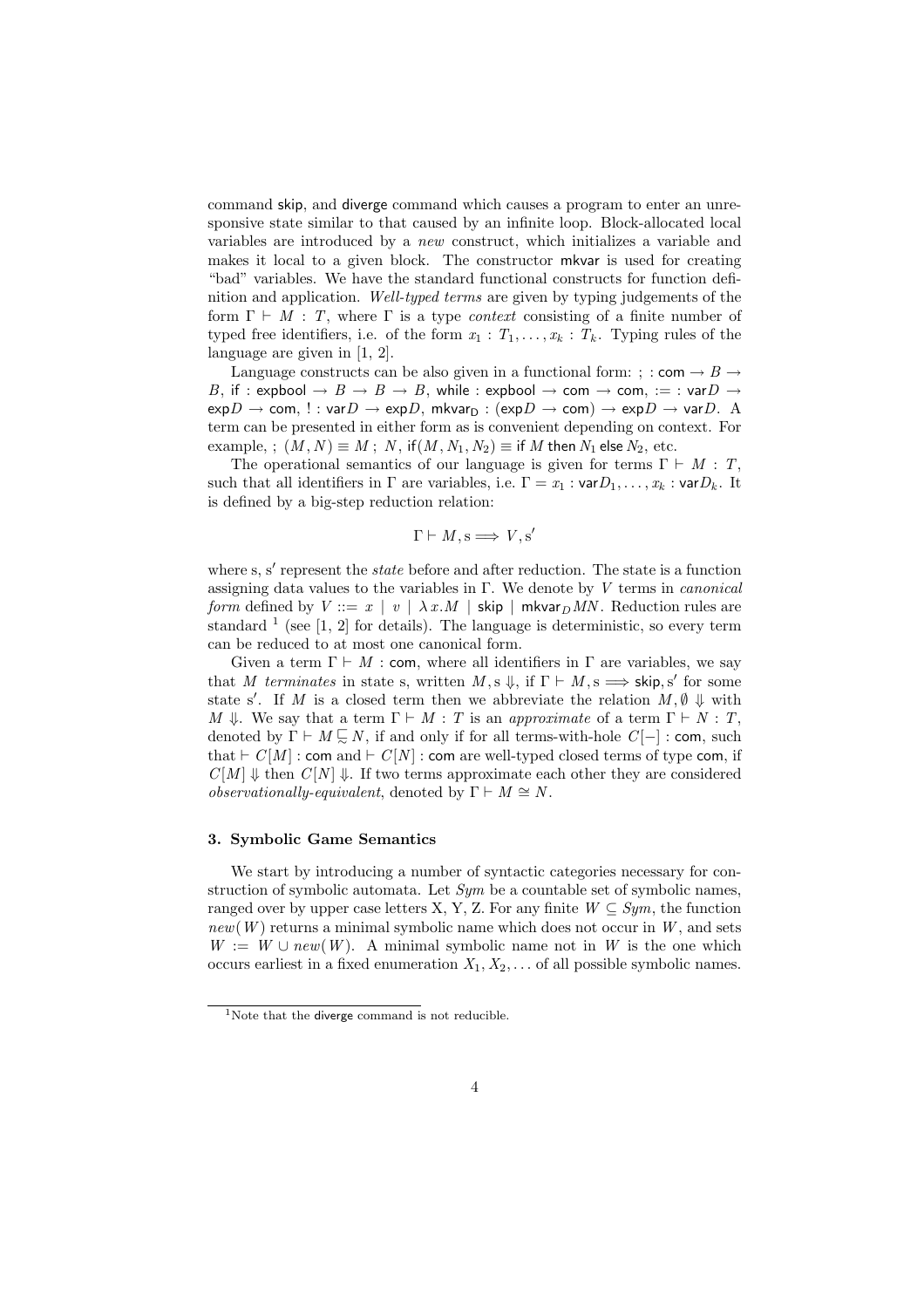A set of expressions  $Exp$ , ranged over by e, is defined as follows:

$$
e ::= a | b
$$
  
\n
$$
a ::= n | X^{int} | a \text{ op } a
$$
  
\n
$$
b ::= tt | ff | X^{bool} | a = a | a \le a | \neg b | b \land b
$$

where a ranges over arithmetic expressions  $(AExp)$ , and b over boolean expressions (BExp). We use superscripts to denote the data type of a symbolic name X. We will often omit to write them, when they are clear from the context.

Let A be an alphabet of letters. We define a symbolic alphabet  $A^{sym}$  induced by  $A$  as follows:

$$
\mathcal{A}^{sym} = \mathcal{A} \cup \{?X, e \mid X \in Sym, e \in Exp\}
$$

The letters of the form  $?X$  are called *input symbols*. They generate new symbolic names, i.e. ? X means let  $X = new(W)$  in .... We use  $\alpha$  to range over  $\mathcal{A}^{sym}$ . Next we define a *guarded alphabet*  $A^{gu}$  induced by A as the set of pairs of boolean conditions and symbolic letters, i.e. we have:

$$
\mathcal{A}^{gu} = \{ [b, \alpha \rangle \mid b \in \text{BExp}, \alpha \in \mathcal{A}^{sym} \}
$$

A guarded letter  $[b, \alpha]$  means that the symbolic letter  $\alpha$  occurs only if the boolean b evaluates to true, i.e. if  $(b = tt)$  then  $\alpha$  else  $\emptyset$ . We use  $\beta$  to range over  $\mathcal{A}^{gu}$ . We will often write only  $\alpha$  for the guarded letter  $[tt, \alpha\rangle$ . A word  $[b_1, \alpha_1] \cdot [b_2, \alpha_2] \dots [b_n, \alpha_n]$  over guarded alphabet  $\mathcal{A}^{gu}$  can be represented as a pair  $[b, w)$ , where  $b = b_1 \wedge b_2 \wedge \ldots \wedge b_n$  is a boolean condition and  $w =$  $\alpha_1 \cdot \alpha_2 \ldots \alpha_n$  is a word of symbolic letters.

We now show how  $IA<sub>2</sub>$  with infinite integers is interpreted by symbolic automata, which will be denoted by extended regular expressions. For simplicity the translation is defined for terms in  $\beta$ -normal form. If a term has  $\beta$ -redexes, it is first reduced to  $\beta$ -normal form syntactically by substitution. In this setting, arenas in which games are played (types) are represented as guarded alphabets of moves, plays of a game as words over a guarded alphabet, and strategies for a game as symbolic automata (symbolic regular languages) over a guarded alphabet. The symbolic automata and regular languages, denoted by  $\mathcal{S}(R)$  and  $\mathcal{L}(R)$  respectively, are specified using *extended regular expressions* R. They are defined inductively over finite guarded alphabets  $\mathcal{A}^{gu}$  using the following operations:

$$
\begin{array}{ccccc}\n\emptyset & \varepsilon & \beta & R \cdot R' & R^* & R + R' & R \cap R' \\
R \mid_{\mathcal{A}'^{gu}} & R[R'/w] & R^{\langle \alpha \rangle} & R' \,_{9}^{\circ} g_{g u} \, R & R \, \bowtie R'\n\end{array}
$$

where R, R' ranges over extended regular expressions,  $\mathcal{A}^{gu}, \mathcal{B}^{gu}$  over finite guarded alphabets,  $\beta \in \mathcal{A}^{gu}$ ,  $\alpha \in \mathcal{A}^{sym}$ ,  $\mathcal{A}^{\prime sym} \subseteq \mathcal{A}^{sym}$  and  $w \in \mathcal{A}^{gu*}$ .

Constants  $\emptyset$ ,  $\varepsilon$  and  $\beta$  denote the languages  $\emptyset$ ,  $\{\varepsilon\}$  and  $\{\beta\}$ , respectively. Concatenation  $R \cdot R'$ , Kleene star  $R^*$ , union  $R + R'$  and intersection  $R \cap R'$  are the standard operations. Restriction R  $\vert_{\mathcal{A}^{\prime gu}}$  replaces all symbolic letters from  $\mathcal{A}'^{sym}$  with  $\varepsilon$  in all words of R, but keeps all boolean conditions. Substitution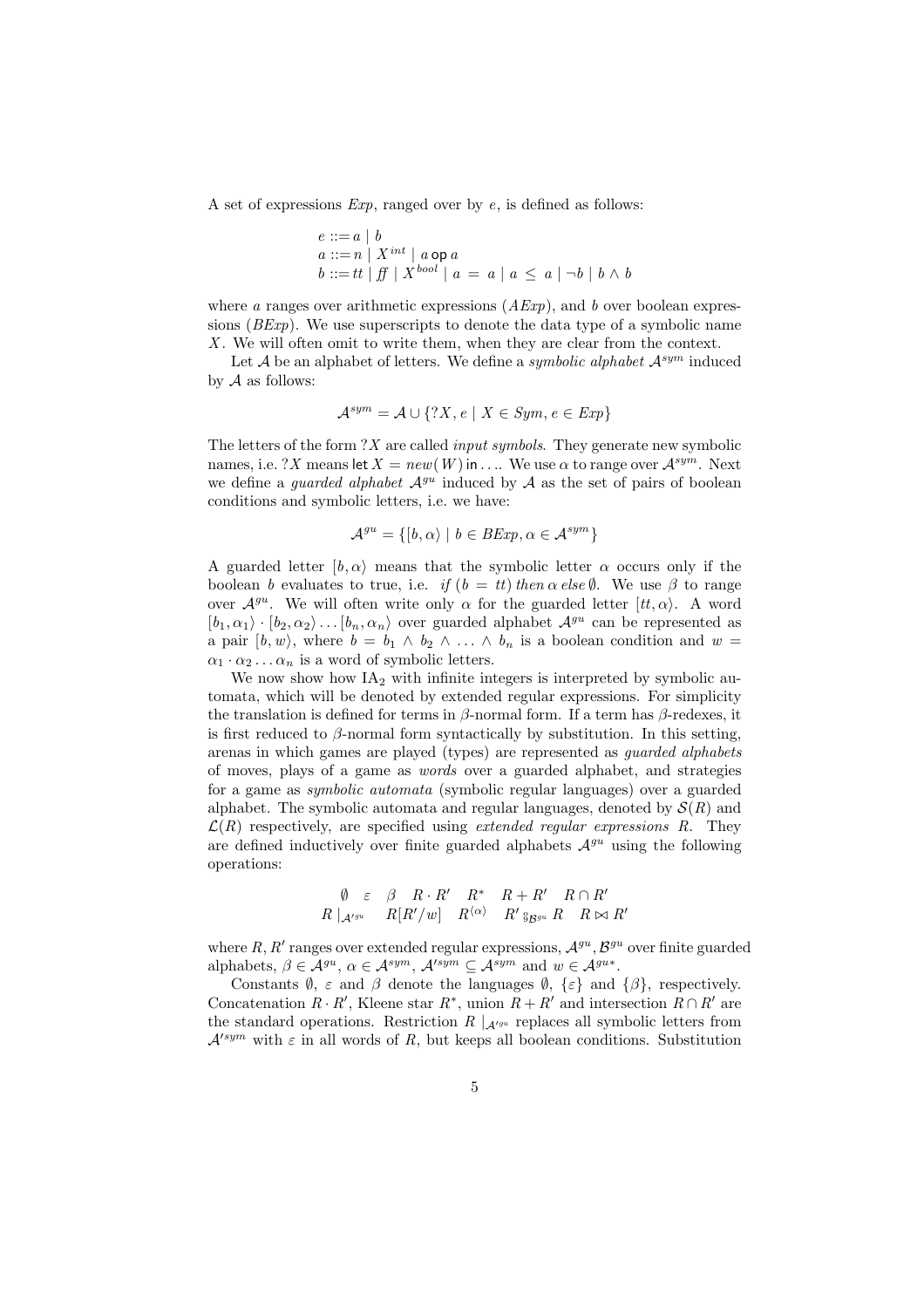$R[R'/w]$  is the language of R where all occurrences of the subword w have been replaced by the words of R'. Given two symbols  $\alpha \in \mathcal{A}^{sym}$ ,  $\beta \in \mathcal{A}^{gu}$ ,  $\beta^{\langle \alpha \rangle}$  is a new letter obtained by tagging. If a letter is tagged more than once, we write  $(\beta^{\langle \alpha_1 \rangle})^{\langle \alpha_2 \rangle} = \beta^{\langle \alpha_2, \alpha_1 \rangle}$ . We define the alphabet  $\mathcal{A}^{gu \langle \alpha \rangle} = {\beta^{\langle \alpha \rangle} \mid \beta \in \mathcal{A}^{gu}}$ . Composition of regular expressions R' defined over  $A^{gu(1)} + B^{gu(2)}$  and R over  $\mathcal{B}^{gu\langle 2 \rangle} + \mathcal{C}^{gu\langle 3 \rangle}$  is given as follows:

$$
R' \S_{\mathcal{B}^{gu\langle 2\rangle}} R = \{ w \big[ [b \wedge b_1 \wedge b_2 \wedge b'_1 \wedge b'_2 \wedge \alpha_1 = \alpha'_1 \wedge \alpha_2 = \alpha'_2, s \rangle^{\langle 1 \rangle} / \\ [b_1, \alpha_1 \rangle^{\langle 2 \rangle} \cdot [b_2, \alpha_2 \rangle^{\langle 2 \rangle} \big] \mid w \in R, [b'_1, \alpha'_1 \rangle^{\langle 2 \rangle} \cdot [b, s \rangle^{\langle 1 \rangle} \cdot [b'_2, \alpha'_2 \rangle^{\langle 2 \rangle} \in R' \}
$$

where R' is a set of words of form  $[b'_1, \alpha'_1\rangle^{\langle 2 \rangle} \cdot [b, s\rangle^{\langle 1 \rangle} \cdot [b'_2, \alpha'_2\rangle^{\langle 2 \rangle},$  such that  $[b'_1,\alpha'_1\rangle^{(2)}, [b'_2,\alpha'_2\rangle^{(2)} \in \mathcal{B}^{gu\langle 2\rangle} \text{ and } [b,s\rangle \text{ contains only letters from } \mathcal{A}^{gu\langle 1\rangle}.$  So all letters of  $\mathcal{B}^{gu(2)}$  are removed from the composition, which is defined over the alphabet  $A^{gu(1)} + C^{gu(3)}$ . The shuffle operation of two regular languages is defined as  $\mathcal{L}(R) \bowtie \mathcal{L}(R') = \bigcup_{w_1 \in \mathcal{L}(R), w_2 \in \mathcal{L}(R')} w_1 \bowtie w_2$ , where  $w \bowtie \varepsilon = \varepsilon \bowtie$  $w = w$  and  $a \cdot w_1 \bowtie b \cdot w_2 = a \cdot (w_1 \bowtie b \cdot w_2) + b \cdot (a \cdot w_1 \bowtie w_2)$ . It is a standard result that any extended regular expression obtained from the operations above denotes a regular language [14, pp. 11–12], which can be recognised by a finite (symbolic) automaton [20].

Each type T is interpreted by a guarded alphabet of moves  $\mathcal{A}_{\llbracket T \rrbracket}^{gu}$  induced by  $\mathcal{A}_{\llbracket T\rrbracket}$ . The alphabet  $\mathcal{A}_{\llbracket T\rrbracket}$  contains two kinds of moves: questions and answers. They are defined as follows <sup>2</sup>.

$$
\begin{array}{l} \mathcal{A}_{\llbracket \mathsf{int} \rrbracket} = \{\ldots, -n, -n+1, \ldots, n, n+1, \ldots\} & \mathcal{A}_{\llbracket \mathsf{bool} \rrbracket} = \{ \mathit{tt}, \mathit{ff} \} \\ \mathcal{A}_{\llbracket \mathsf{expD} \rrbracket} = \{ \mathit{q} \} \cup \mathcal{A}_{\llbracket D \rrbracket} & \mathcal{A}_{\llbracket \mathsf{com} \rrbracket} = \{ \mathit{run}, \mathit{done} \} \\ \mathcal{A}_{\llbracket \mathsf{varD} \rrbracket} = \{ \mathit{read}, \mathit{write}(a), a, \mathit{ok} \mid a \in \mathcal{A}_{\llbracket D \rrbracket} \} \\ \mathcal{A}_{\llbracket B_1^{(1)}, \ldots, B_k^{(k)} \rightarrow B \rrbracket} = \sum_{1 \leq i \leq k} \mathcal{A}_{\llbracket B_i \rrbracket}^{gu \; \langle i \rangle} + \mathcal{A}_{\llbracket B \rrbracket}^{gu} \end{array}
$$

Note that function types are tagged by a superscript  $(\langle i \rangle)$  in order to keep record from which type, i.e. which component of the disjoint union, each move comes from. The letters in the alphabet  $\mathcal{A}_{[\![T]\!]}$  represent  $moves$  (observable actions) that a term of type T can perform. For example, in  $\mathcal{A}_{\lbrack \text{exp}D\rbrack}$  there is a *question* move  $q$  to ask for the value of the expression, and values from  $\mathcal{A}_{\llbracket D \rrbracket}$  to answer the question. For commands, in  $\mathcal{A}_{\llbracket \mathsf{com} \rrbracket}$  there is a question move run to initiate a command, and an *answer* move *done* to signal successful termination of a command. For variables, we have question moves for writing to the variable,  $write(a)$ , acknowledged by the *answer* move  $ok$ , and for reading from the variable, a question move read, and corresponding to it an answer from  $\mathcal{A}_{\llbracket D \rrbracket}$ .

For any  $(\beta$ -normal) term, we define a regular-language which represents its game semantics, i.e. its set of complete plays. Every complete play represents the observable effects of a completed computation of the given term. It is given

 ${}^{2}$ Here  $+$  denotes a disjoint union of alphabets.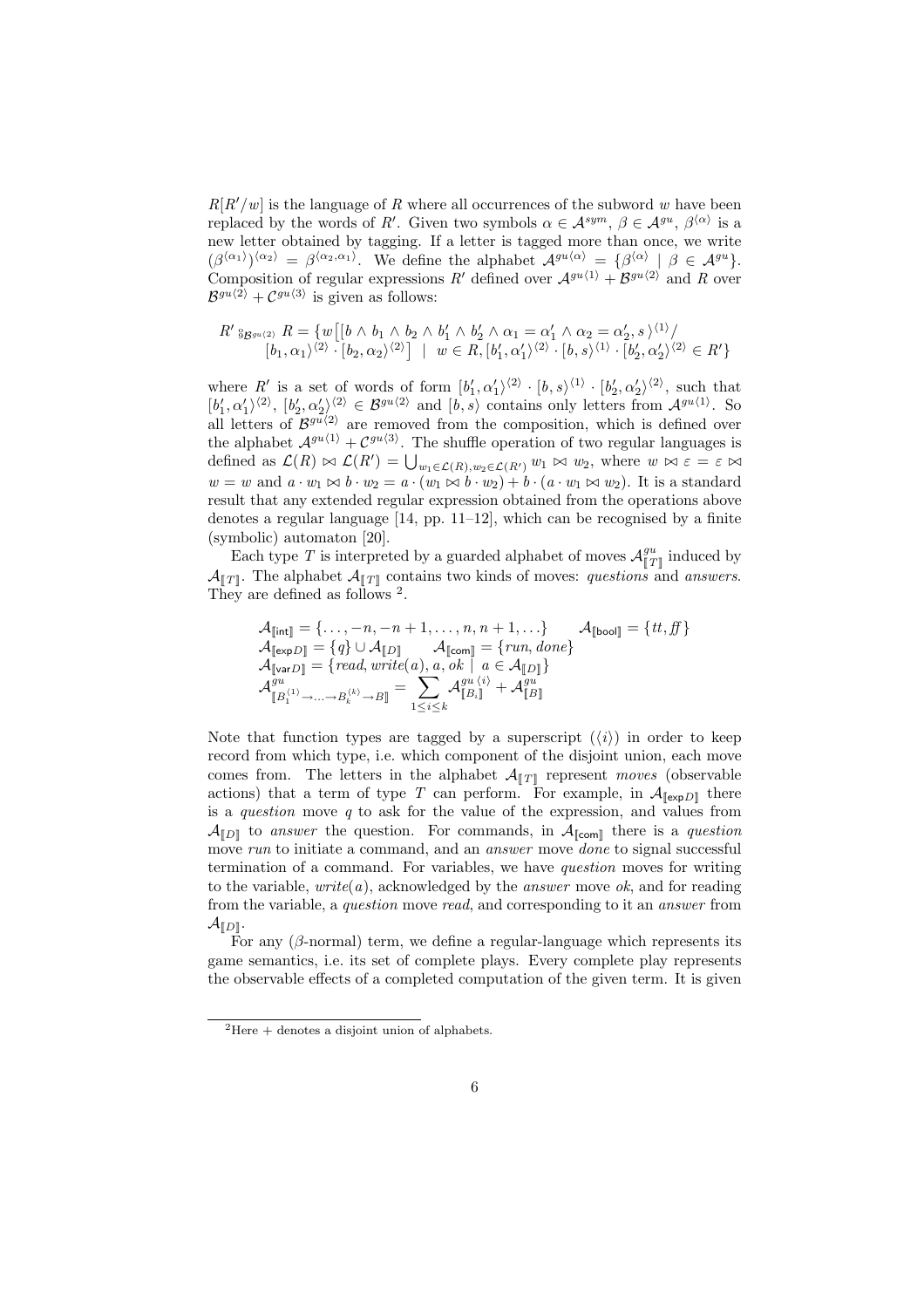$$
\begin{split}\n\left[\Gamma, x : B_1^{(x,1)} \to \dots B_k^{(x,k)} \to \exp D^{(x)} \vdash x : B_1^{(1)} \to \dots B_k^{(k)} \to \exp D\right] &= \\
&\quad q \cdot q^{(x)} \cdot \left(\sum_{1 \leq i \leq k} B_{B_i}^{(x,i)}\right)^* \cdot ?X^{(x)} \cdot X \\
\left[\Gamma, x : B_1^{(x,1)} \to \dots B_k^{(x,k)} \to \operatorname{com}(x) \vdash x : B_1^{(1)} \to \dots B_k^{(k)} \to \operatorname{com}\right] &= \\
&\quad \operatorname{run} \cdot \operatorname{run}^{(x)} \cdot \left(\sum_{1 \leq i \leq k} R_{B_i}^{(x,i)}\right)^* \cdot \operatorname{done}^{(x)} \cdot \operatorname{done} \\
\left[\Gamma, x : B_1^{(x,1)} \to \dots B_k^{(x,k)} \to \operatorname{var} D^{(x)} \vdash x : B_1^{(1)} \to \dots B_k^{(k)} \to \operatorname{var} D\right] &= \\
&\quad \left(\operatorname{read} \cdot \operatorname{read}^{(x)} \cdot \left(\sum_{1 \leq i \leq k} R_{B_i}^{(x,i)}\right)^* \cdot ?Z^{(x)} \cdot Z\right) + \\
&\quad \left(\operatorname{write}(?Z') \cdot \operatorname{write}(Z')^{(x)} \cdot \left(\sum_{1 \leq i \leq k} R_{B_i}^{(x,i)}\right)^* \cdot \operatorname{ok}^{(x)} \cdot \operatorname{ok}\right) \\
&\quad R_{\exp D}^{(x,i)} &= q^{(x,i)} \cdot q^{(i)} \cdot ?Z^{(i)} \cdot Z^{(x,i)} \\
&\quad \operatorname{R_{\text{comp}}^{(x,i)}} &= \operatorname{run}^{(x,i)} \cdot \operatorname{run}^{(i)} \cdot \operatorname{done}^{(i)} \cdot \operatorname{done}^{(x,i)} \\
&\quad \operatorname{R_{\text{comp}}^{(x,i)}} &= \operatorname{read}^{(x,i)} \cdot \operatorname{read}^{(i)} \cdot ?Z^{(i)} \cdot Z^{(x,i)}\right) + \\
&\quad \left(\operatorname{write}(?Z')^{(x,i)} \cdot \operatorname{write}(Z')^{(i)} \cdot \operatorname{ok}^{(i)} \cdot \operatorname{ok}^{(i)} \cdot \operatorname{ok
$$

Table 1: Free Identifiers

as a guarded word  $[b, w)$ , where the boolean b is also called play condition. Assumptions about a play (computation) to be feasible are recorded in the play condition. For infeasible plays, the play condition is inconsistent (unsatisfiable), thus no assignment of concrete values to symbolic names exists that makes the play condition true. So it is desirable for any play to check the consistency (satisfiability) of its play condition. If the play condition is found to be inconsistent, this play is discarded from the final model of the corresponding term. The regular expression for  $\Gamma \vdash M : T$  is denoted  $\lbrack \Gamma \vdash M : T \rbrack$ , and it is defined over the guarded alphabet  $\mathcal{A}_{\|\Gamma\vdash T\|}^{gu}$  defined as:

$$
\mathcal{A}^{gu}_{\llbracket \Gamma \vdash T \rrbracket} = \big( \sum_{x: T' \in \Gamma} \mathcal{A}^{gu \; \langle x \rangle}_{\llbracket T' \rrbracket} \big) + \mathcal{A}^{gu}_{\llbracket T \rrbracket}
$$

Free identifiers  $x : T \in \Gamma$  are represented by the copy-cat regular expressions given in Table 1, which contain all possible behaviours of terms of that type. They provide the most general closure of an open program term. For example,  $x : \exp D^{(x)} \vdash x : \exp D$  is modelled by the word  $q \cdot q^{(x)} \cdot ?X^{(x)} \cdot X$ . Its meaning is that Opponent starts the play by asking what is the value of this expression with the move q, and Player responds by playing  $q^{x}$  (i.e. what is the value of the non-local expression  $x$ ). Then Opponent provides the value of  $x$  by using a new symbolic name  $X$ , which will be also the value of this expression. Languages  $R_{B}^{\langle x,i\rangle}$  $B_B^{(x,i)}$  in Table 1 contain plays representing evaluation of the *i*-th argument of a non-local function  $x$ . So when a first-order non-local function is called, it may evaluate any of its arguments, zero or more times, and then it returns any allowable answer from its result type.

Note that whenever an input symbol  $?X$  is met in a play, a new symbolic name is created, which binds all occurrences of X that follow in the play until a new ?X is met. For example,  $[f : \text{expint}^{\{f,1\}} \to \text{expint}^{\{f\}} \vdash f : \text{expint}^{\{1\}} \to$ expint $\rrbracket = q \cdot q^{\langle f \rangle}$  . ¡ For example,  $[f : \text{expint}^{\bullet} \rightarrow \text{expint}^{\bullet} \rightarrow f : \text{expint}^{\bullet} \rightarrow \text{expint}^{\bullet} \rightarrow$ <br> $q^{(f,1)} \cdot q^{(1)} \cdot 2Z^{(1)} \cdot Z^{(f,1)}^* \cdot 2X^{(f)} \cdot X$  is a model for a nonlocal function f which may evaluate its argument zero or more times. The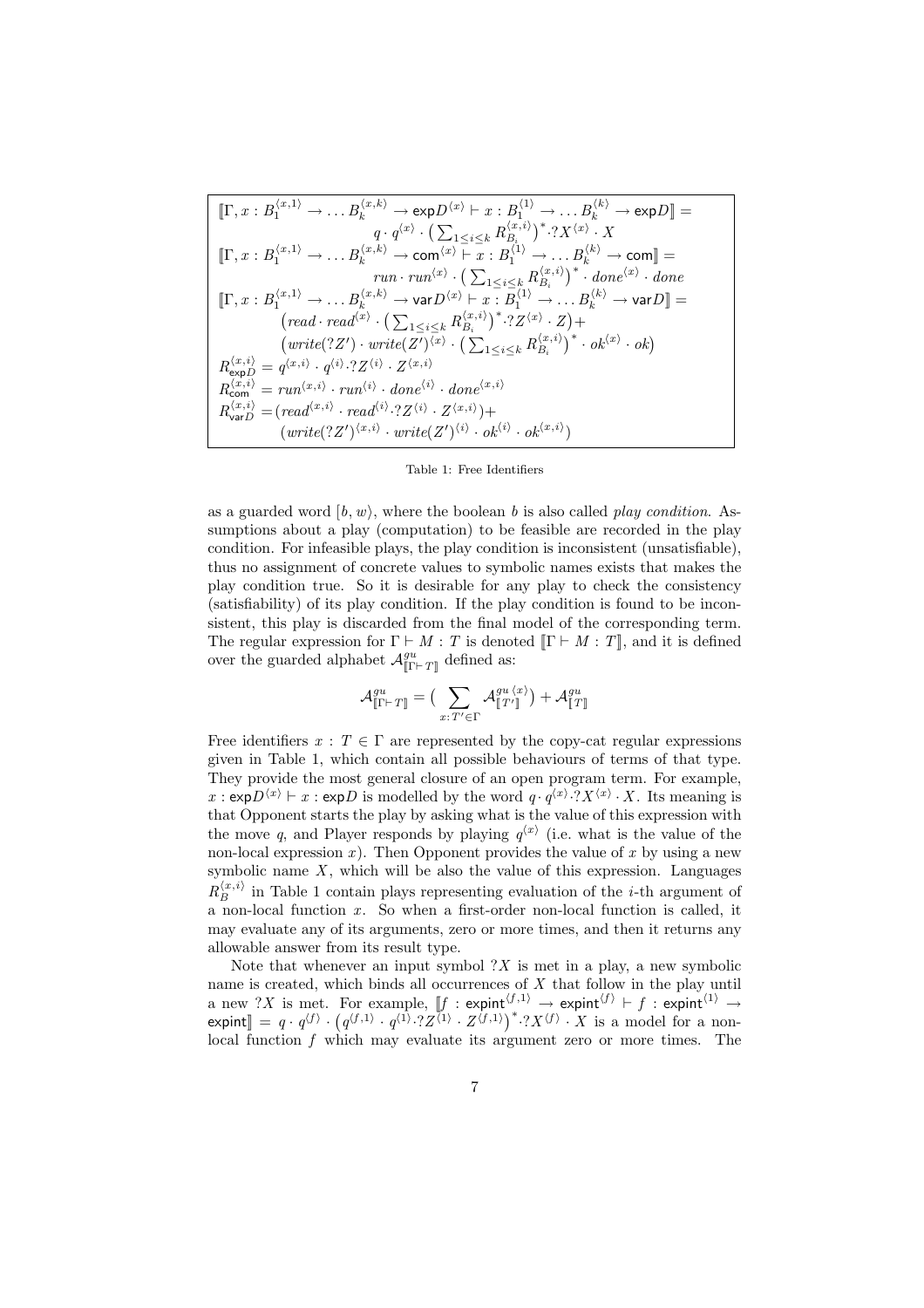$$
\begin{aligned} \llbracket \Gamma \vdash v : \exp D \rrbracket & = q \cdot v \\ \llbracket \Gamma \vdash \mathsf{skip} : \mathsf{com} \rrbracket & = run \cdot done \\ \llbracket \Gamma \vdash \mathsf{c}(M_1, \ldots, M_k) : B' \rrbracket & = \llbracket \Gamma \vdash M_1 : B_1^{(1)} \rrbracket \, \mathsf{s}_{A_1^{gu}(1)}^{a_{u}(1)} \, \cdots \\ & \qquad \qquad \cdots \, \llbracket \Gamma \vdash M_k : B_k^{(k)} \rrbracket \, \mathsf{s}_{A_1^{gu}(k)}^{a_{u}(k)} \llbracket \mathsf{c} : B_1^{(1)} \times \ldots B_k^{(k)} \to B' \rrbracket \\ \llbracket \Gamma \vdash MN : T \rrbracket & = \llbracket \Gamma \vdash N : B^{(1)} \rrbracket \, \mathsf{s}_{A_1^{gu}(1)}^{a_{u}(1)} \, \llbracket \Gamma \vdash M : B^{(1)} \to T \rrbracket \\ \llbracket \Gamma \vdash \mathsf{new}_D \, x := v \, \mathsf{in} \, M : B \rrbracket & = \big( \llbracket \Gamma, x : \mathsf{var} D \vdash M \rrbracket \cap \big( \gamma_v^x \bowtie \mathcal{A}_{\llbracket \Gamma \vdash B \rrbracket^{gu}}^{*} \big) \big) \big|_{\mathcal{A}_1^{gu}(x)} \\ \gamma_v^x & = \big( \mathsf{read}^{\langle x \rangle} \cdot v^{\langle x \rangle} \big)^* \cdot \big( \mathsf{write}(?Z)^{\langle x \rangle} \cdot \mathsf{ok}^{\langle x \rangle} \cdot \big( \mathsf{read}^{\langle x \rangle} \cdot Z^{\langle x \rangle} \big)^* \big)^* \end{aligned}
$$

Table 2: Language terms

play corresponding to  $f$  which evaluates its argument two times is given as:  $q \cdot q^{\langle f \rangle} \cdot q^{\langle f,1 \rangle} \cdot q^{\langle 1 \rangle} \cdot Z_1^{\langle f,1 \rangle} \cdot q^{\langle f,1 \rangle} \cdot q^{\langle 1 \rangle} \cdot Z_2^{\langle 1 \rangle} \cdot Z_2^{\langle f,1 \rangle} \cdot X^{\langle f \rangle} \cdot X$ , where  $Z_1$  and  $Z_2$ are two different symbolic names used to denote values of the argument when it is evaluated the first and the second time, respectively. Note that letters tagged with f represent the actions of calling and returning from the function, while letters tagged with  $f \cdot 1$  are the actions caused by evaluating the first argument of  $f$ .

In Table 2 terms are interpreted by regular expressions describing their sets of complete plays. An integer or boolean constant is modeled by a play where the initial question  $q$  is answered by the value of that constant. The only play for skip responds to run with done. A composite term  $c(M_1, \ldots, M_k)$  consisting of a language construct 'c' and subterms  $M_1, \ldots, M_k$  is interpreted by composing the regular expressions for  $M_1, \ldots, M_k$ , and a regular expression for 'c'. The representation of language constructs 'c' is given in Table 3. For example, the regular expression for any arithmetic-logic operation op asks for values of the arguments, and after obtaining them by symbolic names  $Z$  and  $Z'$  responds by performing the operation  $(ZopZ')$ . In the case of branching, if the value of the first argument given by  $Z$  is true then its second argument is run, otherwise if  $Z$ is false then its third argument is run. In the definition for local variables given in Table 2, a 'cell' regular expression  $\gamma_v^x$  is used to impose the good variable behaviour on the local variable x. It responds to each  $write(-)$  with ok, and plays the most recently written value in response to read, or if no value has been written yet then answers the *read* with the initial value v. Notice that all symbols used in Tables 1,2,3 are of data type  $D$ , except the symbol  $Z$  in if and while constructs, which is of data type *bool*.

We define an effective alphabet of a regular expression to be the set of all letters appearing in the language denoted by that regular expression. Then by inspecting all definitions given in Tables 1,2,3, it is easy to show the following result.

**Proposition 1.** For any term  $\Gamma \vdash M : T$ , the effective alphabet of  $\llbracket \Gamma \vdash M : T \rrbracket$ is a finite subset of  $\mathcal{A}^{gu}_{\llbracket \Gamma \vdash T \rrbracket}$ .

Any term  $\Gamma \vdash M$ : T from IA<sub>2</sub> with infinite integers is interpreted by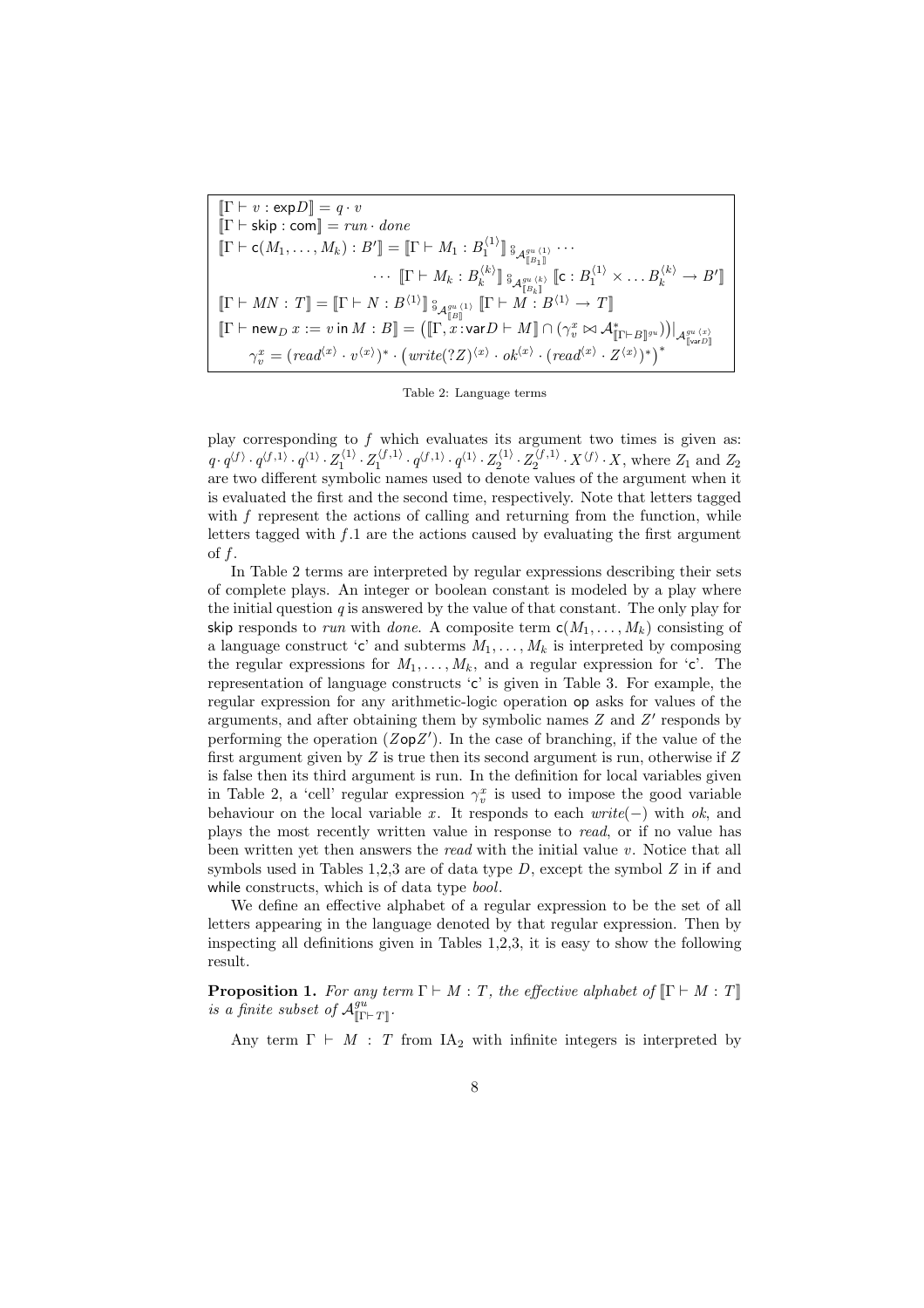$\llbracket \mathsf{op} : \mathsf{exp} D_1^{\langle 1 \rangle} \times \mathsf{exp} D_2^{\langle 2 \rangle} \to \mathsf{exp} D \rrbracket = q \cdot q^{\langle 1 \rangle} \cdot ? Z^{\langle 1 \rangle} \cdot q^{\langle 2 \rangle} \cdot ? Z'^{\langle 2 \rangle} \cdot (Z \mathsf{op} \, Z')$  $[\; : \mathsf{com}^{\langle 1 \rangle} \times \mathsf{com}^{\langle 2 \rangle} \to \mathsf{com}] = run \cdot run^{\langle 1 \rangle} \cdot done^{\langle 1 \rangle} \cdot run^{\langle 2 \rangle} \cdot done^{\langle 2 \rangle} \cdot done^{\langle 2 \rangle}$  $\llbracket \text{if} : \text{explool}^{(1)} \times \text{com}^{(2)} \times \text{com}^{(3)} \to \text{com} \rrbracket = [tt, run \rangle \cdot [tt, q^{(1)} \rangle \cdot [tt, ?Z^{(1)} \rangle \cdot$  $\langle [Z, run^{(2)} \rangle \cdot [tt, done^{(2)} \rangle + [\neg Z, run^{(3)} \rangle \cdot [tt, done^{(3)} \rangle$  $\frac{b}{\sqrt{a}}$  $\cdot$  [tt, done)  $[\text{while}: \text{explool}^{(1)} \times \text{com}^{(2)} \to \text{com}]] = [tt, run\rangle \cdot [tt, q^{(1)}\rangle \cdot [tt, ?Z^{(1)}\rangle \cdot [tt, ?Z^{(1)}\rangle \cdot [(Z, run^{(2)}\rangle \cdot [tt, done^{(2)}\rangle \cdot [tt, q^{(1)}\rangle \cdot [tt, ?Z^{(1)}\rangle)]^* \cdot [\neg Z, done\rangle$  $\Vert := : \text{var} D^{\langle 1 \rangle} \times \exp D^{\langle 2 \rangle} \to \text{com} \Vert = run \cdot q^{\langle 2 \rangle} \cdot ?Z^{\langle 2 \rangle} \cdot write(Z)^{\langle 1 \rangle} \cdot ok^{\langle 1 \rangle} \cdot done$  $\llbracket ! : \mathsf{var} D^{\langle 1 \rangle} \to \mathsf{exp} D \rrbracket = q \cdot \mathit{read}^{\langle 1 \rangle} \cdot 2Z^{\langle 1 \rangle} \cdot Z$ 

Table 3: Language constructs

extended regular expression without infinite summations defined over finite alphabet. So the following is immediate.

**Theorem 1.** For any IA<sub>2</sub> term, the set  $\mathcal{L}[\Gamma \vdash M : T]$  is a symbolic regularlanguage without infinite summations over finite alphabet. Moreover, a finite symbolic automata  $S[\Gamma \vdash M : T]$  which recognizes it is effectively constructible.

*Proof.* The proof is by induction on the structure of  $\Gamma \vdash M : T$ .

An automaton is a tuple  $(Q, i, \delta, F)$  where Q is the finite set of states,  $i \in Q$ is the initial state,  $\delta$  is the transition function, and  $F \subseteq Q$  is the set of final states. We now introduce two auxiliary operations. Let  $A' = (Q', i', \delta', F')$  be an automaton, then  $A = \text{rename}(A', \text{tag})$  is defined as:

 $Q = Q'$   $i = i$  $\Gamma = F'$  $\delta = \{q_1 \stackrel{[b,m)}{\longrightarrow} q_2 \in \delta' \mid q_1 \neq i', q_2 \notin F'\} +$  $\{i'\stackrel{[b,m'\stackrel{(ag)}{\longrightarrow}}{q}|\stackrel{i'\stackrel{[b,m]}{\longrightarrow}}{q}\in \delta'\} + \{q_1 \stackrel{[b,m'\stackrel{(ag)}{\longrightarrow}}{q_2}|\stackrel{q_1}{q_1} \stackrel{[b,m]}{\longrightarrow}q_2\in \delta', q_2\in F'\}$ 

Let  $A_1 = (Q_1, i_1, \delta_1, F_1)$  and  $A_2 = (Q_2, i_2, \delta_2, F_2)$  be two automata, such that all transitions going out of  $i_2$  and going to a state from  $F_2$  are tagged with tag. Define  $A = \text{composite}(A_1, A_2, tag)$  as follows:

$$
Q = Q_1 + Q_2 \setminus \{i_2, F_2\} \t i = i_1 \t F = F_1
$$
  
\n
$$
\delta = \{q_1 \stackrel{[b,m]}{\longrightarrow} q'_1 \in \delta_1 \mid m \neq n^{\langle tag \rangle}\} + \{q_2 \stackrel{[b,m]}{\longrightarrow} q'_2 \in \delta_2 \mid m \neq n^{\langle tag \rangle}\} +
$$
  
\n
$$
\{q_1 \stackrel{[b_1 \wedge b_2 \wedge m_1 = m_2, \varepsilon)}{\longrightarrow} q'_2 \mid q_1 \stackrel{[b_1, m_1^{\langle tag \rangle})}{\longrightarrow} q'_1 \in \delta_1, i_2 \stackrel{[b_2, m_2^{\langle tag \rangle})}{\longrightarrow} q'_2 \in \delta_2,
$$
  
\n
$$
\{m_1, m_2\} \text{ are questions} \} + \{q_2 \stackrel{[b_1 \wedge b_2 \wedge m_1 = m_2, \varepsilon)}{\longrightarrow} q'_1 \mid q_1 \stackrel{[b_1, m_1^{\langle tag \rangle})}{\longrightarrow} q'_1 \in \delta_1,
$$
  
\n
$$
\{b_2, m_2^{\langle tag \rangle}\} \t \cdot \t c_2 \cdot \t c_1 \cdot \t c_2 \cdot \t c_3 \cdot \t c_4 \cdot \t c_5 \cdot \t c_6 \cdot \t c_7 \cdot \t c_8 \cdot \t c_9 \cdot \t c_9 \cdot \t c_9 \cdot \t c_9 \cdot \t c_9 \cdot \t c_9 \cdot \t c_9 \cdot \t c_9 \cdot \t c_9 \cdot \t c_9 \cdot \t c_9 \cdot \t c_9 \cdot \t c_9 \cdot \t c_9 \cdot \t c_9 \cdot \t c_9 \cdot \t c_9 \cdot \t c_9 \cdot \t c_9 \cdot \t c_9 \cdot \t c_9 \cdot \t c_9 \cdot \t c_9 \cdot \t c_9 \cdot \t c_9 \cdot \t c_9 \cdot \t c_9 \cdot \t c_9 \cdot \t c_9 \cdot \t c_9 \cdot \t c_9 \cdot \t c_9 \cdot \t c_9 \cdot \t c_9 \cdot \t c_9 \cdot \t c_9 \cdot \t c_9 \cdot \t c_9 \cdot \t c_9 \cdot \t c_9 \cdot \t c_9 \cdot \t c_9 \cdot \t c
$$

 $q_2 \stackrel{[b_2,m_2^{(u_i,y_i)}]}{\longrightarrow} q_2' \in \delta_2$ ,  $q_2' \in F_2$ ,  $\{m_1, m_2\}$  are answers

Let  $A_M$ ,  $A_N$ , and  $A_{\frac{9}{9}}$  be automata representing  $\Gamma \vdash M$ ,  $\Gamma \vdash N$ , and construct ; (see Table 3), respectively. The unique automaton representing  $\Gamma \vdash M$ ; N is defined as:

 $A_{M\,;\;N}=compose(compose(A_{\S}, rename(A_{M},1),1), rename(A_{N},2),2)$ 

The other cases for constructs are similar.

The automaton  $A = (Q, i, \delta, F)$  for  $\|\Gamma \vdash \mathsf{new}_D x := v \text{ in } M\|$  is constructed in two stages. First we eliminate  $x$ -tagged symbolic letters from the automaton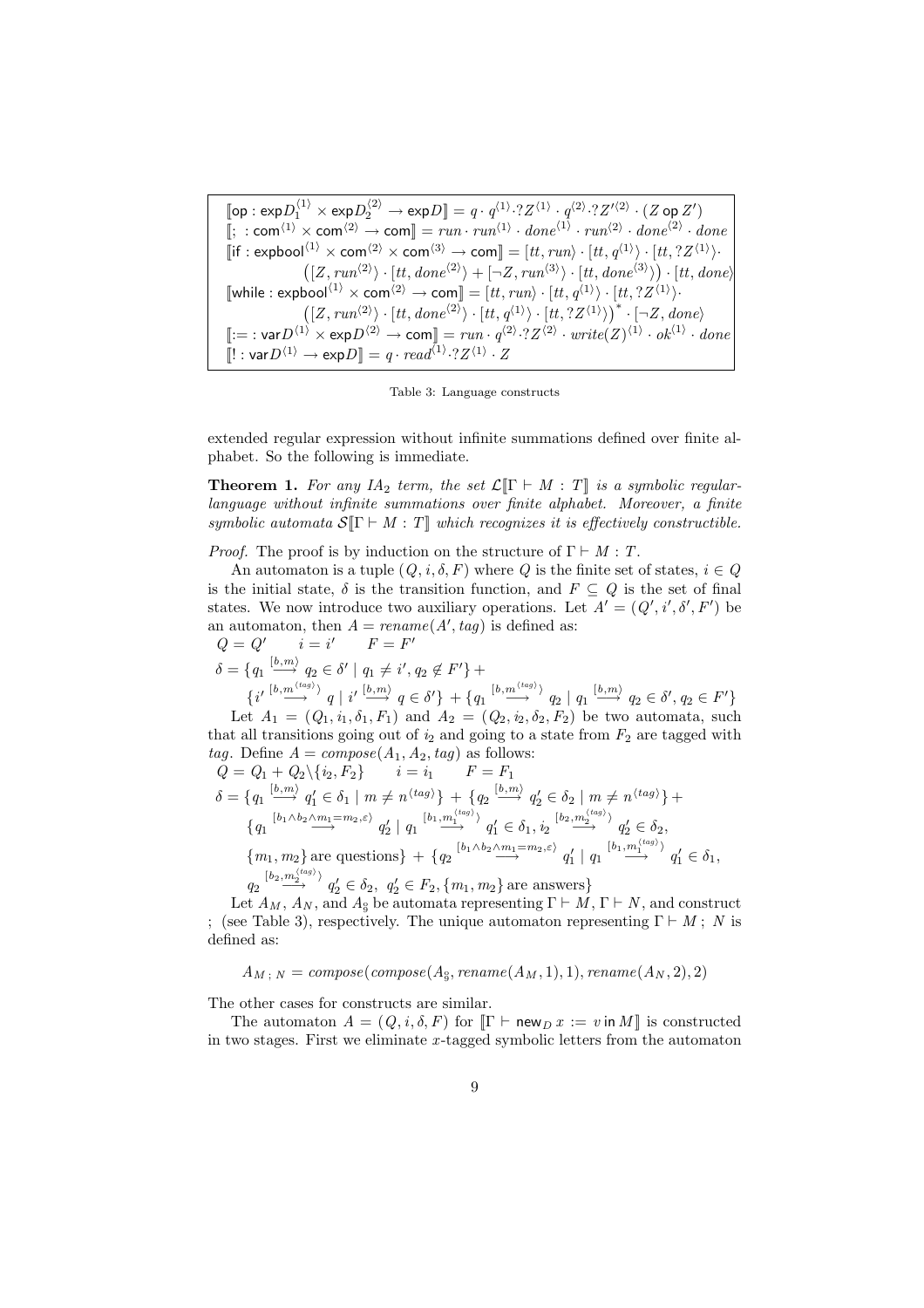

Figure 1: The symbolic representation of the strategy for  $M_1$ .

 $A_M = (Q_M, i_M, \delta_M, F_M)$ , which represents  $\llbracket \Gamma, x : \text{var} D \vdash M \rrbracket$ , by replacing them with  $\varepsilon$ , thus obtaining  $A_{\varepsilon} = (Q_{\varepsilon}, i_{\varepsilon}, \delta_{\varepsilon}, F_{\varepsilon})$ . We also introduce a new symbolic name  $X$  to keep track of what changes to  $x$  are made by each  $x$ -tagged move.  $Q_{\varepsilon} = Q_M$   $i_{\varepsilon} = i_M$   $F_{\varepsilon} = F_M$  $\delta_{\varepsilon} = \{ i_M \stackrel{[?X = v \wedge b, m\rangle}{\longrightarrow} q \mid i_M \stackrel{[b, m\rangle}{\longrightarrow} q \in \delta_M \} +$  ${q_1 \xrightarrow{[b,m]} q_2 \mid q_1 \xrightarrow{[b,m]} q_2 \in \delta_M, m \notin \{write(a)^{\langle x \rangle}, ok^{\langle x \rangle}, read^{\langle x \rangle}, a^{\langle x \rangle}\}}$  ${q_1 \xrightarrow[7X=a'\wedge b_1\wedge b_2,\varepsilon]} q_2 \mid \exists q.(q_1 \stackrel{[b_1, write(a')^{(x)})}{\longrightarrow} q \in \delta_M, q \stackrel{[b_2,ok^{(x)})}{\longrightarrow} q_2 \in \delta_M) }$  $\{q_1 \stackrel{[a' = X \wedge b_1 \wedge b_2, \varepsilon)}{\longrightarrow} q_2 \mid \exists q.(q_1 \stackrel{[b_1, read^{(x)})}{\longrightarrow} q \in \delta_M, q \stackrel{[b_2, a'^{(x)})}{\longrightarrow} q_2 \in \delta_M)\}\$ 

The final automaton is obtained by eliminating  $\varepsilon$ -letters from  $A_{\varepsilon}$ . Note that conditions associated to  $\varepsilon$ -letters are not removed.

$$
Q = Q_{\varepsilon} \qquad i = i_{\varepsilon} \qquad F = F_{\varepsilon}
$$
  
\n
$$
\delta = \left( \{ \delta_{\varepsilon} \setminus \{ q_1 \stackrel{[b, \varepsilon)}{\longrightarrow} q_2 \mid q_1, q_2 \in Q_{\varepsilon} \} \right) + \{ q_1 \stackrel{[b, b_{\varepsilon}, m)}{\longrightarrow} q_2 \mid \exists q' \in Q_{\varepsilon}. (q_1 \stackrel{[b_{\varepsilon}, \varepsilon)^*}{\longrightarrow} q', q' \stackrel{[b, m)}{\longrightarrow} q_2 \} \}
$$

We write  $q_1 \stackrel{[b_{\varepsilon},\varepsilon)^*}{\longrightarrow} q_2$  if  $q_2$  is reachable from  $q_1$  by a series of  $\varepsilon$ -transitions  $[b_1, \varepsilon), \ldots, [b_k, \varepsilon)$ , where  $b_{\varepsilon} = b_1 \wedge \ldots b_k$ .  $\Box$ 

**Example 1.** Consider the term  $M_1$ :

$$
f: \mathsf{com}^{f,1} \to \mathsf{com}^f, \mathit{abort} : \mathsf{com}^{\mathit{abort}}, x : \mathsf{expint}^x, y : \mathsf{expint}^y \vdash f(\mathsf{if} (x \neq y) \mathsf{then} \mathit{abort}) : \mathsf{com}
$$

in which  $f$  is a non-local procedure, and  $x, y$  are non-local expressions.

The strategy for this term represented as a finite symbolic automaton is shown in Figure 1. The model illustrates only the possible behaviors of this term: the non-local procedure f may call its argument, zero or more times, then the term terminates successfully with *done*. If  $f$  calls its argument, arbitrary values for x and y are read from the environment by using symbols  $X$  and  $Y$ . If they are different  $(X \neq Y)$ , then the abort command is executed. The standard regular-language representation [14] of  $M_1$ , where concrete values are employed, is given in Figure 2. It represents an infinite-state automaton, and so it is not suitable for automatic verification (model checking). Note that, the values for non-local expressions x and y can be any possible integer.  $\Box$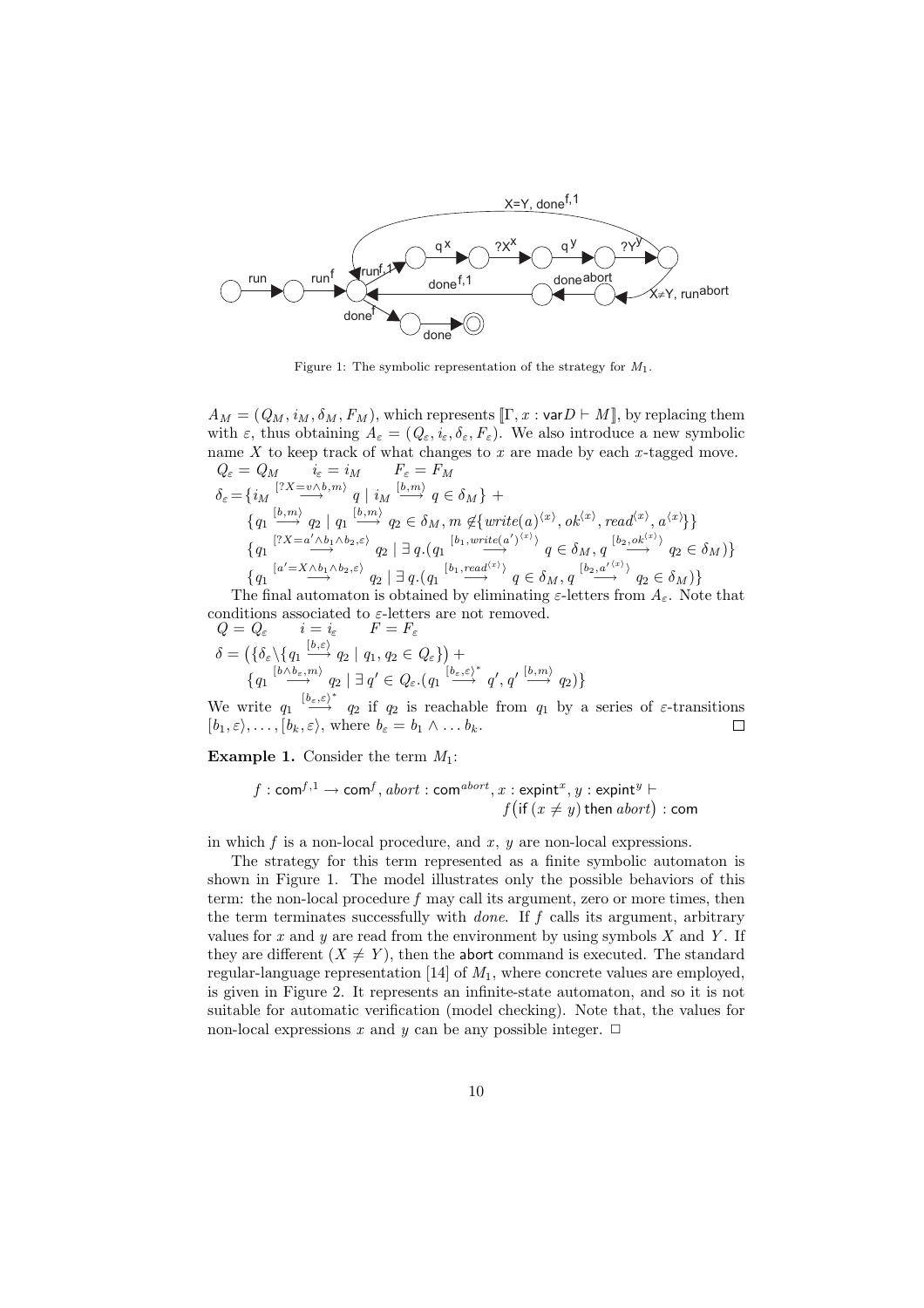

Figure 2: The standard representation of the strategy for  $M_1$ .

#### 4. Formal Properties

In [14, pp. 28–32], it was shown the correctness of the standard regularlanguage representation for finitary  $IA<sub>2</sub>$  by showing that it is isomorphic to the game semantics model [1]. As a corollary, it was obtained that the standard regular-language representation is fully abstract.

Let  $[\Gamma \vdash M : T]^{\mathbb{C}R}$  denotes the set of all complete plays in the strategy for a term  $\Gamma \vdash M : T$  from  $IA_2$  with infinite integers obtained as in [14], where concrete values in moves and infinite summations in regular expressions are used. Suppose that there is a special free identifier abort of type comabort. We say that a term  $\Gamma \vdash M$  is safe iff  $\Gamma \$  M [skip/abort]  $\subseteq M$  [diverge/abort]; otherwise we say that a term is unsafe. Since the standard regular-language game semantics is fully abstract, the following result is easy to show (see also [8]).

**Proposition 2.** A term  $\Gamma \vdash M$  is safe iff  $\lbrack \Gamma \vdash M \rbrack$  does not contain any play with moves from  $\mathcal{A}_{\llbracket \mathsf{com} \rrbracket}^{abort}$ , which we call unsafe plays.

For example,  $\llbracket \mathsf{abort} : \mathsf{com}^{\mathsf{abort}} \vdash \mathsf{skip}$ ; abort :  $\mathsf{com} \llbracket = run \cdot run^{abort} \cdot done^{abort}$ . done, so this term is unsafe.

Let  $Eval$  be the set of evaluations, i.e. the set of total functions from  $W$  to  $\mathcal{A}_{\lbrack\!\lbrack\mathfrak{in}\mathfrak{t}\rbrack\!\rbrack} \cup \mathcal{A}_{\lbrack\!\lbrack\mathfrak{bool}\rbrack\!\rbrack}$ . We use  $\rho$  to range over Eval. So we have  $\rho(X^D) \in \mathcal{A}_{\lbrack\!\lbrack\mathfrak{D}\rbrack\!\rbrack}$  for any evaluation  $\rho \in \text{Eval}$  and  $X^D \in W$ . Given a word of symbolic letters  $w$ , let  $\rho(w)$  be a word where every symbolic name is replaced by the corresponding concrete value as defined by ρ. Given a guarded word  $[b, w]$ , define  $\rho([b, w]) =$  $\rho(w)$  if  $\rho(b) = tt$ ; otherwise  $\rho([b, w)) = \emptyset$  if  $\rho(b) = ff$ . The concretization of a symbolic regular-language over a guarded alphabet is defined as follows:  $\gamma \mathcal{L}(R) = \{ \rho[b, w] \mid [b, w] \in \mathcal{L}(R), \rho \in \text{Eval} \}.$  Let  $\mathbb{T} \vdash M : T \mathbb{T}^{SR} = \mathcal{L} \mathbb{T} \vdash M : T \mathbb{T}^{SR} \vdash \text{MIN}$  $T$ ] be the strategy obtained as in Section 3, where symbols instead of concrete values are used.

**Theorem 2.** For any  $IA_2$  term

$$
\gamma \llbracket \Gamma \vdash M : T \rrbracket^{SR} \ = \ \llbracket \Gamma \vdash M : T \rrbracket^{CR}
$$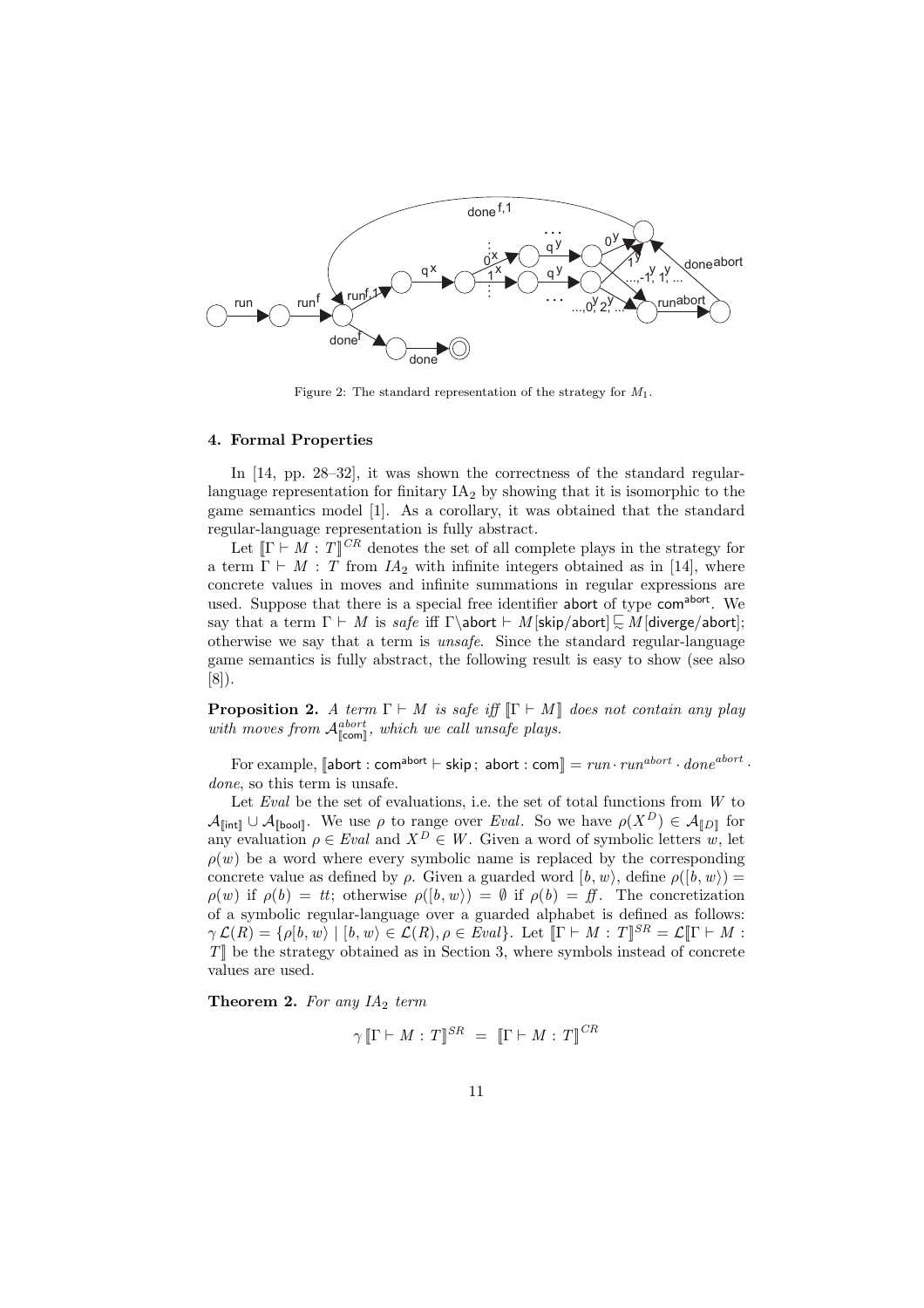Proof. By induction on the typing rules. Definitions of constants are the same. Consider the case of free identifiers.

 $\gamma \llbracket x : \mathsf{exp} D^{\langle x \rangle} \vdash x : \mathsf{exp} D \rrbracket^{SR} = \gamma \{ q \cdot q^{\langle x \rangle} \cdot X^{D \langle x \rangle} \cdot X^{D} \}$  $=\{q\cdot q^{\langle x\rangle}\cdot \rho(X^{D})^{\langle x\rangle}\cdot \rho(X^{D})\mid \rho:\{X^{D}\}\rightarrow \mathcal{A}_{\llbracket D\rrbracket}\}$  $\mathcal{L} = \{q\cdot q^{\langle x\rangle}\cdot v^{\langle x\rangle}\cdot v\mid v\in \mathcal{A}_{\llbracket D\rrbracket}\} = \llbracket x:\mathsf{exp}D^{\langle x\rangle}\vdash x:\mathsf{exp}D\rrbracket^{CR}$ Let us consider the branching construct.  $\gamma$  | if : expbool<sup>(1)</sup>  $\times$  com<sup>(2)</sup>  $\times$  com<sup>(3)</sup>  $\rightarrow$  com ||  $^{SR}$  =  $\gamma \{ run \cdot q^{\langle 1 \rangle} \cdot Z^{\langle 1 \rangle} \cdot \}$  $(IZ, run^{(2)}) \cdot done^{(2)} + [\neg Z, run^{(3)}) \cdot done^{(3)}$  $\cdot$  done} =  $\{run \cdot q^{\langle 1 \rangle} \cdot \rho(Z)^{\langle 1 \rangle} \cdot$  $\left(\left[\rho(Z), run^{(2)}\right) \cdot done^{(2)} + \left[\neg\rho(Z), run^{(3)}\right) \cdot done^{(3)}\right)$  $\cdot$ done  $| \rho : \{Z\} \rightarrow \{tt, ff\}$  =  $\{ run \cdot q^{(1)} \cdot v^{(1)} \cdot \ldots \}$  $((if (v) then run<sup>(2)</sup> else  $\emptyset)$ ) · done<sup>(2)</sup> +$  $(if (\neg v) then \, run^{(3)} \, else \emptyset) \cdot done^{(3)} ) \cdot done | v \in \{tt, ff\}$  $\{run\cdot$ ¡  $q^{(1)} \cdot tt^{(1)} \cdot run^{(2)} \cdot done^{(2)} + q^{(1)} \cdot ff^{(1)} \cdot run^{(3)} \cdot done^{(3)})$  $\cdot$  done} =  $\left[\left| \text{if} : \text{explool}^{\langle 1 \rangle} \times \text{com}^{\langle 2 \rangle} \times \text{com}^{\langle 3 \rangle} \right] \rightarrow \text{com} \right]^{\text{CR}}$ 

The other cases as well as composition are similar to prove.

$$
\qquad \qquad \Box
$$

As a corollary we obtain the following result.

**Theorem 3.**  $[\Gamma \vdash M : T]^{\mathit{SR}}$  is safe iff  $[\Gamma \vdash N : T]^{\mathit{CR}}$  is safe.

By Proposition 2 and Theorem 3 it follows that a term is safe if its symbolic regular-language semantics is safe. Since symbolic automata are finite state, it follows that we can use model-checking to verify safety of  $IA<sub>2</sub>$  terms with infinite data types.

In order to verify safety of a term we need to check whether the symbolic automaton representing a term contains unsafe plays. We use an external SMT solver Yices<sup>3</sup> [13] to determine consistency of the play conditions of the discovered unsafe plays. If some play condition is consistent, i.e. there exists an evaluation  $\rho$  that makes the play condition true, the corresponding unsafe play is feasible and it is reported as a genuine counter-example. By replacing symbolic names in the play with the concrete values as defined by  $\rho$ , we will obtain a concrete genuine counter-example corresponding to an unsafe computation of the term. If the condition of an unsafe play is found to be inconsistent, then the play is considered as infeasible, and so discarded from the model.

Given a finite-state symbolic model of a term, we use the following procedure to check its safety. The breadth-first search algorithm is applied to find the shortest unsafe play in the model. If its play condition is found to be consistent, the procedure terminates. Otherwise, the next shortest unsafe play is found and tested for consistency.

**Example 2.** The term  $M_1$  from Example 1 is abort-unsafe, with the following counter-example:

 $run\cdot run^f\cdot run^{f,1}\cdot q^x\cdot X^x\cdot q^y\cdot Y^y\cdot [X \neq Y, run^{abort}\cdot done^{abort}\cdot done^{f,1}\cdot done^f\cdot done$ 

<sup>3</sup>http://yices.csl.sri.com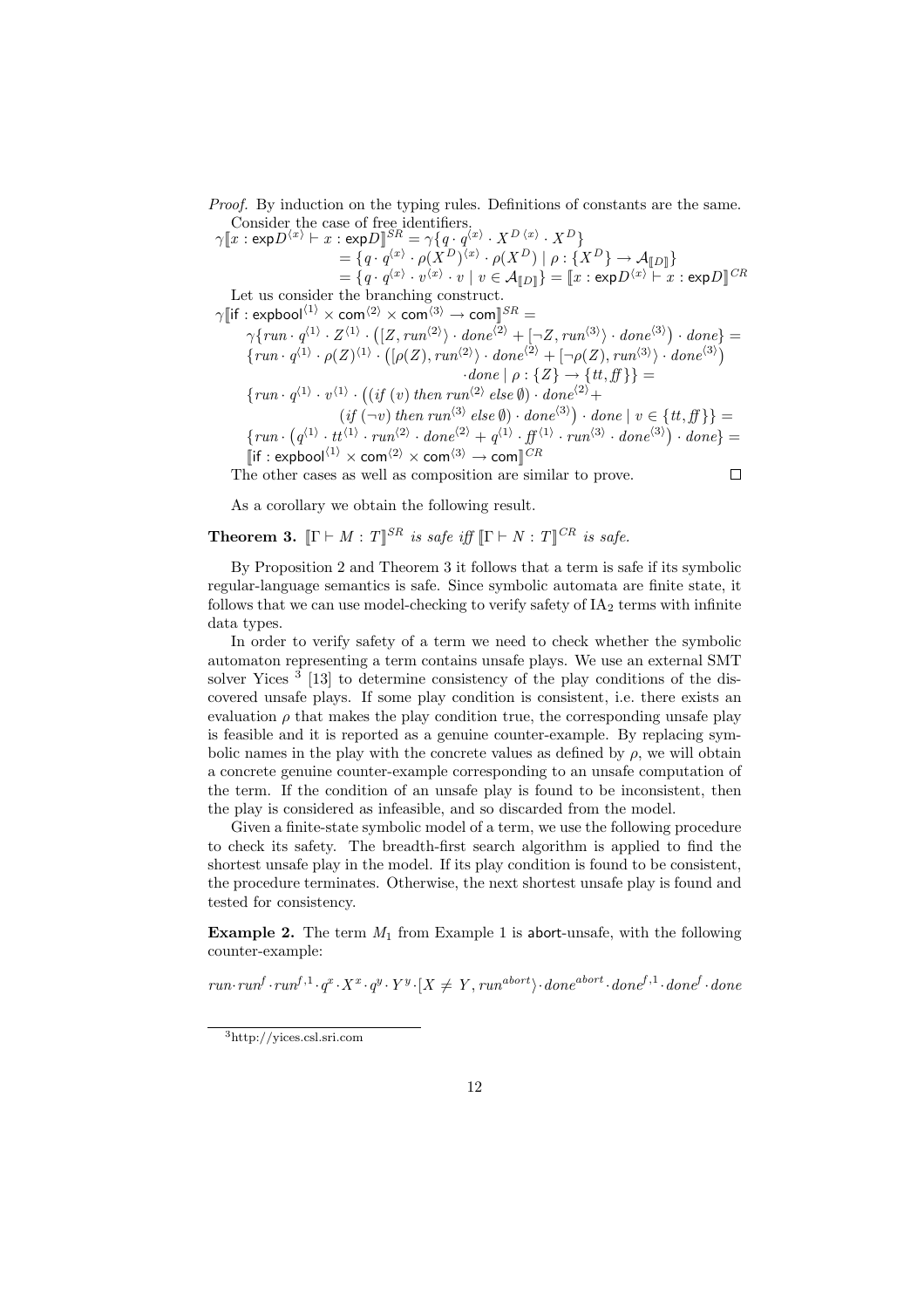

Figure 3: The strategy for M2.

The consistency of the play condition is established by instructing Yices to check the formula:

$$
(define X :: int)
$$
  

$$
(define Y :: int)
$$
  

$$
(assert ( / = X Y))
$$

The following satisfiable assignments to symbols are reported:  $X = 1$  and  $Y =$ 2, yielding a concrete unsafe play:

$$
run \cdot run^f \cdot run^{f,1} \cdot q^x \cdot 1^x \cdot q^y \cdot 2^y \cdot run^{abort} \cdot done^{abort} \cdot done^{f,1} \cdot done^f \cdot done
$$

 $\Box$ 

**Example 3.** Consider the term  $M_2$ :

 $N: \operatorname{expint}^N, \operatorname{abort} : \operatorname{com}^{\operatorname{abort}} \vdash \operatorname{new}_{\operatorname{int}} x := 0$  in while  $(x < N)$  do  $x := x + 1$ ; if  $(x > 0)$  then abort : com

The strategy for this term (suitably adapted for readability) is given in Figure 3. Observe that the term communicates with its environment using nonlocal identifiers  $N$  and abort. So in the model will only be represented actions of  $N$  and abort. Notice that each time the term (Player) asks for a value of  $N$ with the move  $q^N$ , the environment (Opponent) provides a new fresh value ?Z for it. The symbol  $X$  is used to keep track of the current value of  $x$ . Whenever a new value for  $N$  is provided, the term has three possible options depending on the current values of  $Z$  and  $X$ : it can terminate successfully with *done*; it can execute abort and terminate; or it can run the assignment  $x := x + 1$  and ask for a new value of  $N$ .

The shortest unsafe play found in the model is:

 $[X = 0, run \rangle \cdot q^N \cdot Z^N \cdot [X \geq Z \land X > 0, run^{abort} \rangle \cdot done^{abort} \cdot done$ 

But the play condition for it,  $X = 0 \land X \geq Z \land X > 0$ , is inconsistent. The next unsafe play is:

$$
[X_1 = 0, run) \cdot q^N \cdot Z_1^N \cdot [X_1 < Z_1 \land X_2 = X_1 + 1, q^N \rangle \cdot Z_2^N \cdot [X_2 \ge Z_2 \land X_2 > 0, run^{abort} \rangle \cdot done^{abort} \cdot done^{}
$$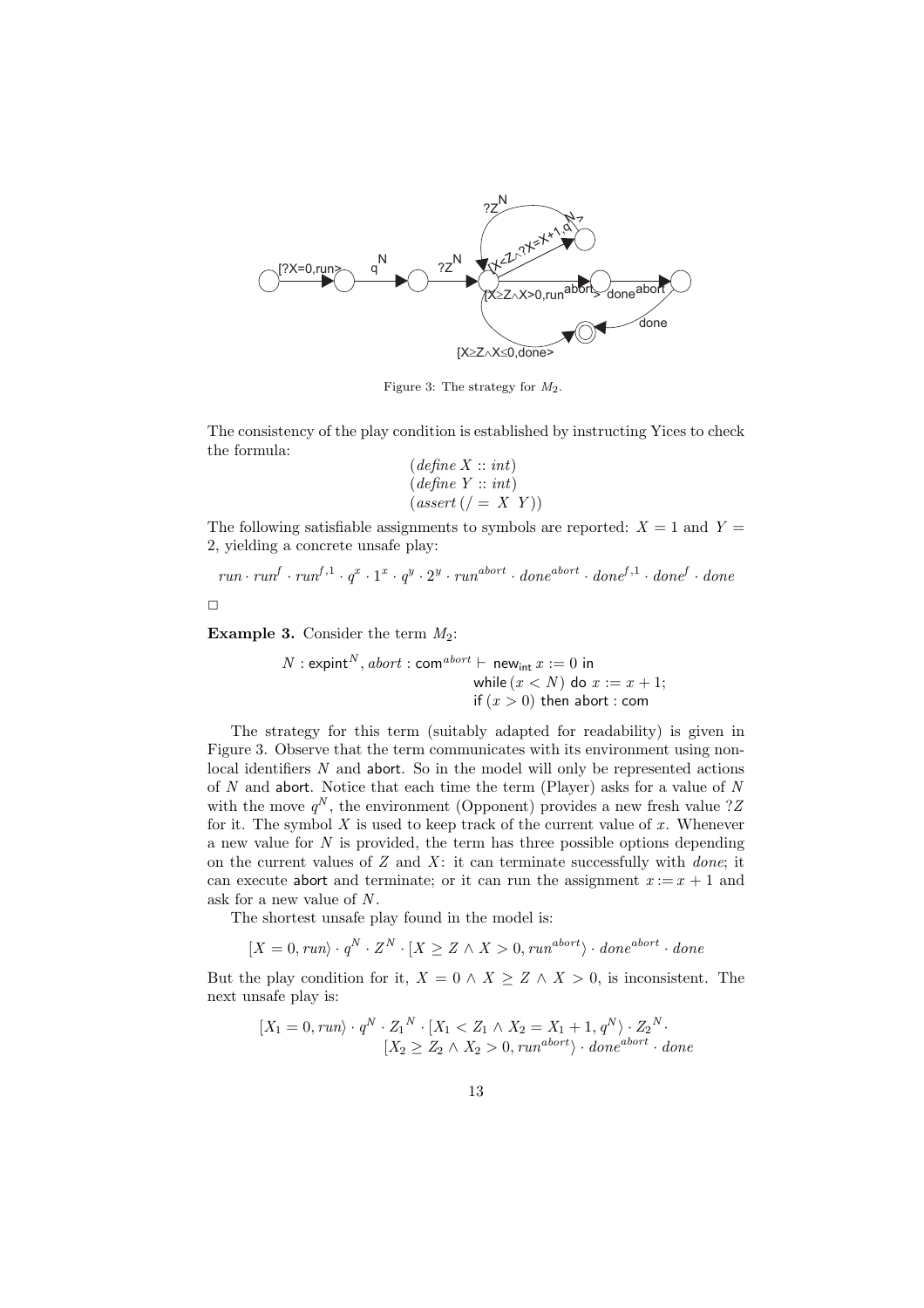Now Yices reports that the condition for this play is satisfiable, yielding a possible assignment of concrete values to symbols that makes the condition true:  $X_1 = 0, Z_1 = 1, X_2 = 1, Z_2 = 0$ . So it is a genuine counter-example, such that one corresponding concrete unsafe play is:

$$
run \cdot q^N \cdot 1^N \cdot q^N \cdot 0^N \cdot run^{abort} \cdot done^{abort} \cdot done
$$

This play corresponds to a computation which runs the body of while exactly once.

Let us modify the  $M_2$  term as follows

new<sub>int</sub>  $x := 0$  in while  $(x < N)$  do  $x := x + 1$ ; if  $(x > k)$  then abort

where  $k > 0$  is any positive integer. The model for this modified term is the same as shown in Figure 3, except that conditions associated with letters  $run<sup>abort</sup>$ (resp., *done*) are  $X \geq Z \land X > k$  (resp.,  $X \geq Z \land X \leq k$ ). In this case the  $(k+1)$ -shortest unsafe plays in the model are found to be inconsistent. The first consistent unsafe play corresponds to executing the body of while  $(k+1)$ -times, and one possible concrete representation of it (as generated by Yices) is:

$$
run \cdot q^N \cdot 1^N \cdot q^N \cdot 2^N \cdot \ldots \cdot q^N \cdot (k+1)^N \cdot q^N \cdot 0^N \cdot run^{abort} \cdot done^{abort} \cdot done
$$

Note that the procedure described above may diverge for safe terms. As a simple example, we can consider a slightly modified version of the term  $M_2$ :

new<sub>int</sub>  $x := 0$  in while  $(x < N)$  do  $x := x + 1$ ; if  $(x > x)$  then abort

It is a safe term, since the guard of 'if' statement will always evaluate to false. However, our procedure will continually report unsafe plays, whose play conditions will be inconsistent (unsatisfiable).

### 5. Handling arrays

We now extend the language with arrays of length  $k > 0$ . They can be handled in two ways. Firstly, we can introduce arrays of fixed length as syntactic sugar by using existing term formers. An array  $x[k]$ , where k is a fixed positive integer, is represented as a set of k distinct variables  $x[0], x[1], \ldots, x[k-1],$ such that we will use the following abbreviations:

$$
\begin{aligned}\n\mathsf{new}_D \, x[k] &:= v \, \mathsf{in} \, M \, \equiv \\
& \mathsf{new}_D \, x[0] &:= v \, \mathsf{in} \\
&\dots \\
\mathsf{new}_D \, x[k-1] &:= v \, \mathsf{in} \, M \\
x[E] &= \\
&\quad \mathsf{if} \, E = 0 \, \mathsf{then} \, x[0] \, \mathsf{else} \\
&\quad \mathsf{if} \, E = k - 1 \, \mathsf{then} \, x[k-1] \, \mathsf{else} \, \mathsf{skip} \, (\mathsf{abort})\n\end{aligned}
$$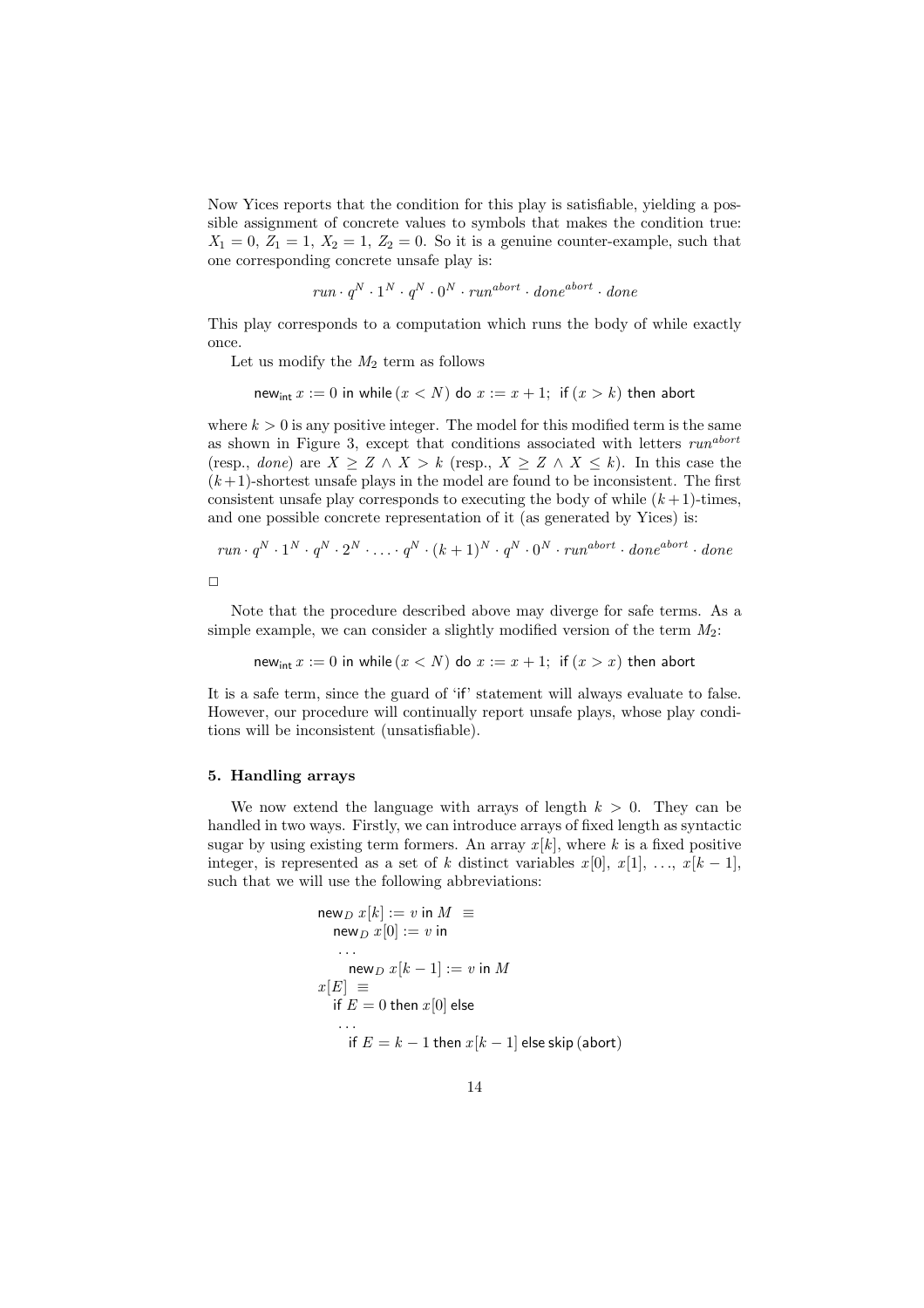If we want to verify whether array out-of-bounds errors are present in the term, i.e. there is an attempt to access elements out of the bounds of an array, we execute abort instead of skip when  $E \geq k$ . This approach for handling arrays is taken by the standard representation of game semantics [14, 10].

Secondly, since we work with symbols we can have more efficient representation of arrays with unfixed (arbitrary) length. While in the first approach the length of an array  $k$  must be a concrete positive integer, in the second approach k can be represented by a symbol with an initial constraint  $k > 0$ . We use the support that Yices provides for arrays by enabling: function definitions, function updates, and lambda expressions. For each local array  $x[k]$  : varD, we can define in Yices a function symbol X of type  $int \to D$  as:

$$
(define X :: (\rightarrow int D))
$$

The function symbol  $X$  can be initialized and updated as follows:

$$
\begin{array}{c} (lambda\ (index::\ int)\ val) \\ (update\ X\ (index)\ val) \end{array}
$$

For example, a local array  $x[k]$ : varint initialized to 0 is represented in Yices as:

$$
\begin{array}{l} (define\ X :: (\rightarrow int\ int))\\ (assert\ (=\ X\ (lambda\ (j :: int)\ 0)))\end{array}
$$

In this approach, symbolic representation of a non-local array is as follows.

$$
\begin{aligned}\n[\![\Gamma, x[k] \vdash x[E] : \text{var}D]\!] &= [\![\Gamma \vdash E : \text{expint}^{\langle 1 \rangle}]\!] \, \mathbb{S}_{\mathcal{A}_{\text{[exprint]}}^{gu \langle 1 \rangle}} \, [\![\Gamma, x[k] \vdash x[-] : \text{var}D]\!] \\
[\![\Gamma, x[k] \vdash x[-] : \text{var}D]\!] &= (\text{read} \cdot q^{(1)} \cdot 2Z^{(1)} \cdot [Z < k, \text{read}^{\langle x[Z] \rangle}) \cdot 2Z^{(x[Z])} \cdot Z') \\
&\quad + (\text{write}(2Z') \cdot q^{(1)} \cdot 2Z^{(1)} \cdot [Z < k, \text{write}(Z')^{\langle x[Z] \rangle}) \cdot \text{ok}^{\langle x[Z] \rangle} \cdot \text{ok})\n\end{aligned} \tag{1}
$$

We can see that a new symbolic name  $Z$  is used to represent the index of the array element that needs to be de-referenced or assigned to.

If we also want to check for array out-of-bounds errors, we extend this interpretation by including plays that perform moves associated with abort command when  $Z \geq k$ . In this case, the symbolic interpretation of arrays will be as follows:

$$
\llbracket \Gamma, x[k] \vdash x[-] : \text{var}D \rrbracket = \left(\text{read} \cdot q^{\langle 1 \rangle} \cdot 2^{ \langle 1 \rangle} \cdot \left( [Z < k, \text{read}^{\langle x[Z] \rangle} \rangle \cdot 2^{ \langle x[Z] \rangle} \cdot Z' \right) \right. \\
 \left. + \left[ Z \geq k, \text{run}^{\langle \text{abort} \rangle} \rangle \cdot \text{done}^{\langle \text{abort} \rangle} \cdot 0 \right) \right) \\
 \left. + \left(\text{write}(?Z') \cdot q^{\langle 1 \rangle} \cdot 2^{ \langle 1 \rangle} \cdot \left( [Z < k, \text{write}(Z')^{\langle x[Z] \rangle} \rangle \cdot \text{ok}^{\langle x[Z] \rangle} \cdot \text{ok} \right) \right. \\
 \left. + \left[ Z \geq k, \text{run}^{\langle \text{abort} \rangle} \rangle \cdot \text{done}^{\langle \text{abort} \rangle} \cdot \text{ok} \right) \right) \\
 \left. + \left. \left( 2 \cdot 2^{ \langle x[y] \rangle} \cdot \text{d}^{\langle x[y] \rangle} \cdot \text{d}^{\langle x[y] \rangle} \cdot \text{d}^{\langle x[y] \rangle} \right) \right) \\
 \left. + \left( 2 \cdot 2^{ \langle x[y] \rangle} \cdot \text{d}^{\langle x[y] \rangle} \cdot \text{d}^{\langle x[y] \rangle} \cdot \text{d}^{\langle x[y] \rangle} \right) \right) \\
 \left. + \left( 2^{ \langle x[y] \rangle} \cdot \text{d}^{\langle x[y] \rangle} \cdot \text{d}^{\langle x[y] \rangle} \cdot \text{d}^{\langle x[y] \rangle} \right) \\
 \left. + \left( 2^{ \langle x[y] \rangle} \cdot \text{d}^{\langle x[y] \rangle} \cdot \text{d}^{\langle x[y] \rangle} \cdot \text{d}^{\langle x[y] \rangle} \cdot \text{d}^{\langle x[y] \rangle} \right) \right) \\
 \left. + \left( 2^{ \langle x[y] \rangle} \cdot \text{d}^{\langle x[y] \rangle} \cdot \text{d}^{\langle x[y] \rangle} \cdot \text{d}^{\langle x[y] \rangle} \cdot \text{d}^{\langle x[y] \rangle} \right) \right) \\
 \left. + \left( 2^{ \langle x[y] \rangle} \cdot \text{d}
$$

So when we have an array in a term, we can interpret it either by using (1) in the case that we do not want to verify array out-of-bounds errors, or by using (2) in the case that we want to check such errors.

The automaton A for  $[\![\Gamma \vdash \mathsf{new}_D x[k] := v \text{ in } M]\!]$ , where  $A_M$  represents  $[\![\Gamma, x[k]\!] \vdash M\!]$ , is obtained as follows. We first construct  $A_\varepsilon$  by eliminating xtagged moves from  $A_M$ . Similarly as with local variables, we use a new function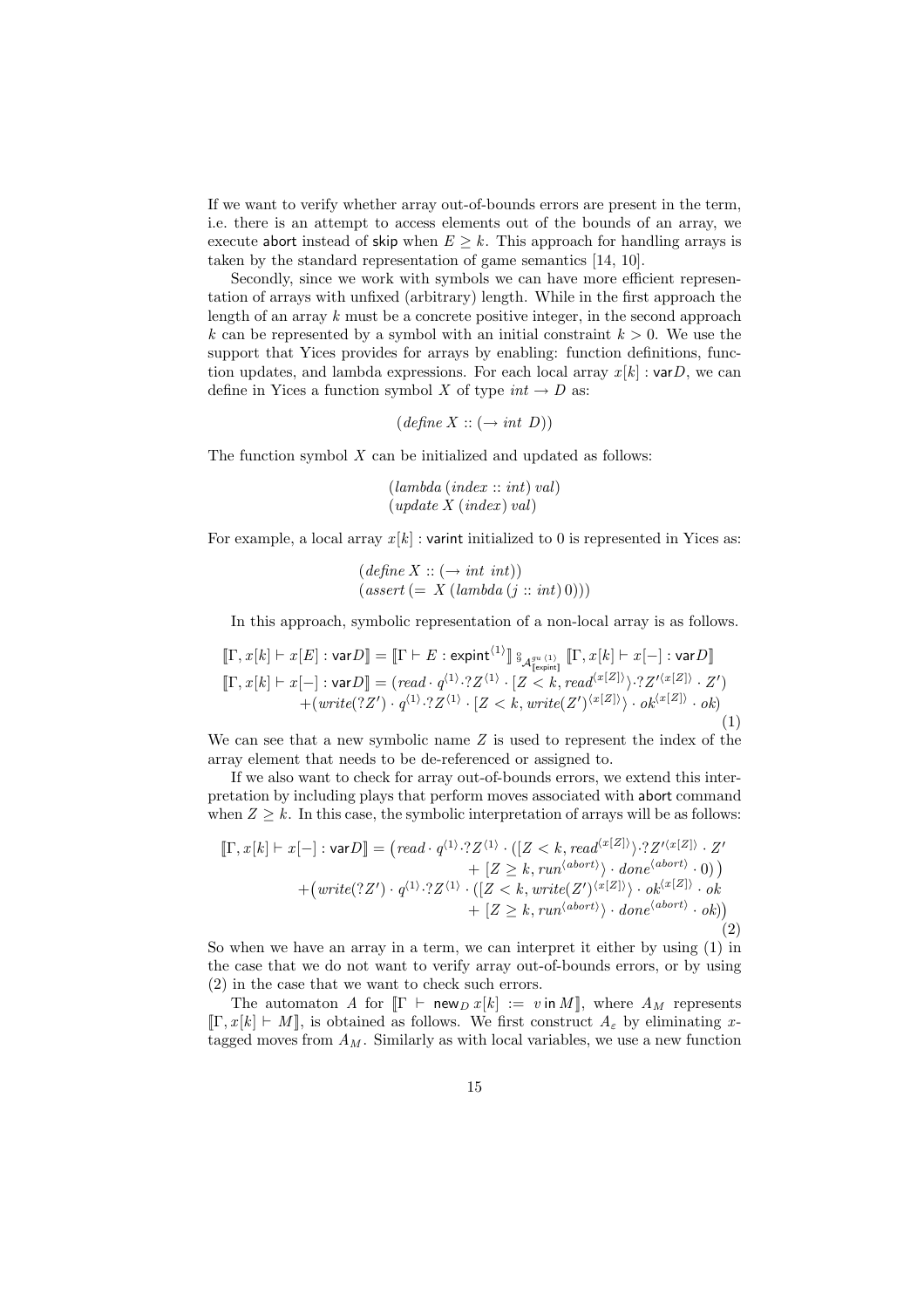

Figure 4: The symbolic model for M3.

symbol X of type  $int \to D$  to keep track of what changes to array x are made by each  $x$ -tagged move.

$$
\begin{array}{ll} Q_{\varepsilon} = Q_{M} & i_{\varepsilon} = i_{M} & F_{\varepsilon} = F_{M} \\ \delta_{\varepsilon} = \{i_{M} \overset{[?X(j) := v \wedge k > 0 \wedge b, m\rangle}{\longrightarrow} q \mid i_{M} \overset{[b, m\rangle}{\longrightarrow} q \in \delta_{M}\} \; + \\ \{q_{1} \overset{[b, m\rangle}{\longrightarrow} q_{2} \mid q_{1} \overset{[b, m\rangle}{\longrightarrow} q_{2} \in \delta_{M}, \, m \not\in \{ \text{write}(a)^{\langle x[a']\rangle}, \, ok^{\langle x[a']\rangle}, \, \text{read}^{\langle x[a']\rangle}, \, a^{\langle x[a']\rangle} \} \} \\ \{q_{1} \overset{[?X(a') := a \wedge b_{1} \wedge b_{2}, \varepsilon\rangle}{\longrightarrow} q_{2} \mid \exists \, q. \left( q_{1} \overset{[b_{1}, \text{write}(a)^{\langle x[a']\rangle})}{\longrightarrow} q \in \delta_{M}, \, q \overset{[b_{2}, \text{ok}^{\langle x[a']\rangle})}{\longrightarrow} q_{2} \in \delta_{M} \} \} \\ \{q_{1} \overset{[a = X(a') \wedge b_{1} \wedge b_{2}, \varepsilon\rangle}{\longrightarrow} q_{2} \mid \exists \, q. \left( q_{1} \overset{[b_{1}, \text{read}^{\langle x[a']\rangle})}{\longrightarrow} q \in \delta_{M}, \, q \overset{[b_{2}, \text{a}^{\langle x[a']\rangle})}{\longrightarrow} q_{2} \in \delta_{M} \} \} \end{array}
$$

We use  $?X(j) := v$  to mean that a new function symbol X is defined and initialized to v for all its arguments, while  $?X(a') := a$  means that the current function symbol X is updated at argument  $a'$  to a. The final automaton A is generated by removing  $\varepsilon$ -letters from  $A_{\varepsilon}$ , similarly as it was done for the case of new<sub>D</sub> in Theorem 1.

**Example 4.** Consider the term  $M_3$ :

$$
y:\text{expint}^y,\text{abort}: \text{com}^{\text{abort}} \vdash \text{ new}_{\text{int}}\,x[k]:=0\text{ in }x[y]:=3:\text{com}
$$

The symbolic model of this term is given in Figure 4, where the array  $x$  is interpreted by (2). The shortest unsafe play is:

$$
[X(j) := 0 \land k > 0, run) \cdot q^y \cdot Z^y \cdot [Z \ge k, run^{abort} \rangle \cdot done^{abort} \cdot done
$$

Its play condition is satisfiable for the evaluation:  $k = 1, Z = 1$ , yielding an unsafe computation where the value 1 is read from  $y$  and the length of the array  $x$  is 1. So this represents a computation in which an array out-of-bounds error occurs.  $\Box$ 

## 6. Implementation

We have developed a prototype tool in Java, called SYMBOLIC GAMECHECKER, which automatically converts an  $IA<sub>2</sub>$  term with integers into a symbolic automaton which represents its game semantics. The model is then used to verify safety of the term. Further examples as well as detailed reports of how they execute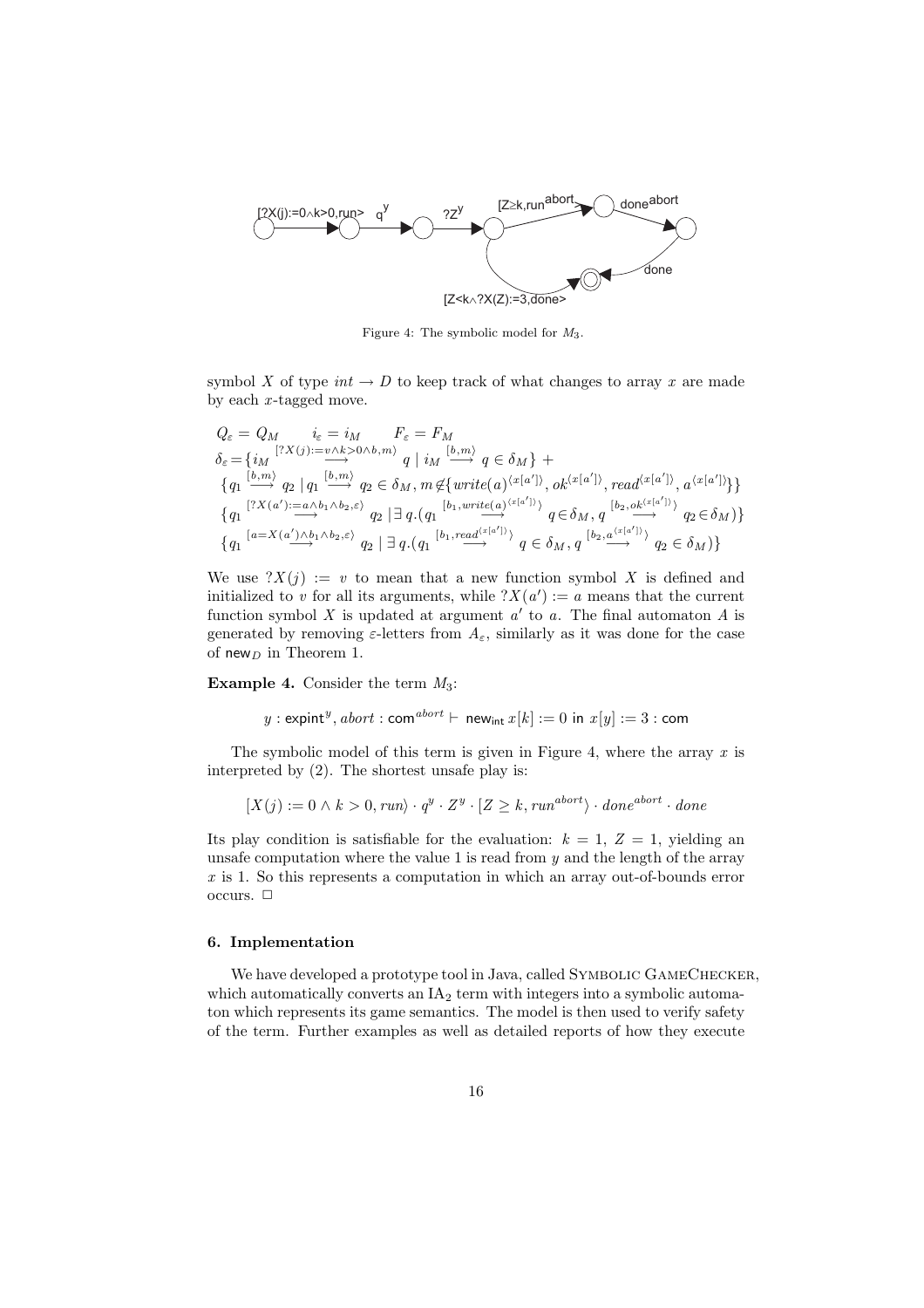

Figure 5: The symbolic model for the procedural term.

on Symbolic GameChecker are available from:

http://www.dcs.warwick.ac.uk/~aleks/symbolicgc.htm.

Along with the tool we have also implemented in Java our own library of classes for working with symbolic automata. We could not just reuse some of the existing libraries for finite-state automata, due to the specific nature of symbolic automata we use. The symbolic automata generated by the tool is checked for safety. We use the breadth-first search algorithm to find the shortest unsafe play in the model. Then an external SMT solver Yices is called to check consistency of its condition. If the condition is found to be consistent, the unsafe play is reported; otherwise we search for another unsafe play. If no unsafe play is discovered or all unsafe plays are found to be inconsistent, then the term is deemed safe. The tool also uses a simple forward reachability algorithm to remove all unreachable states of a symbolic automaton.

## 6.1. A procedural term

Consider the term:

$$
f: \text{com}^{f,1} \to \text{com}^{f,2} \to \text{com}^f, \text{abort}: \text{com}^{abort} \vdash \text{new}_{\text{int}} x := 0 \text{ in}
$$

$$
f(x := x + 1, \text{if } (x > 1) \text{ then } \text{abort}) : \text{com}
$$

in which  $f$  is a non-local procedure.

The symbolic model for this term is given in Figure 5. The non-local procedure  $f$  may call its arguments, zero or more times, in any order, and then terminates successfully. The shortest counter-example is:

$$
[X = 0, run\rangle \cdot run^f \cdot run^{f,2} \cdot [X > 1, run^{abort}\rangle \cdot done^{abort} \cdot done^{f,2} \cdot done^f \cdot done
$$

Its play condition  $(X = 0 \land X > 0)$  is inconsistent, so it is discarded. The next found counter-example is:

$$
[X_1 = 0, run] \cdot run^f \cdot run^{f,1} \cdot [X_2 = X_1 + 1, done^{f,1}) \cdot run^{f,2} \cdot
$$
  

$$
[X_2 > 1, run^{abort}) \cdot done^{abort} \cdot done^{f,2} \cdot done^f \cdot done^f \cdot done^{f}
$$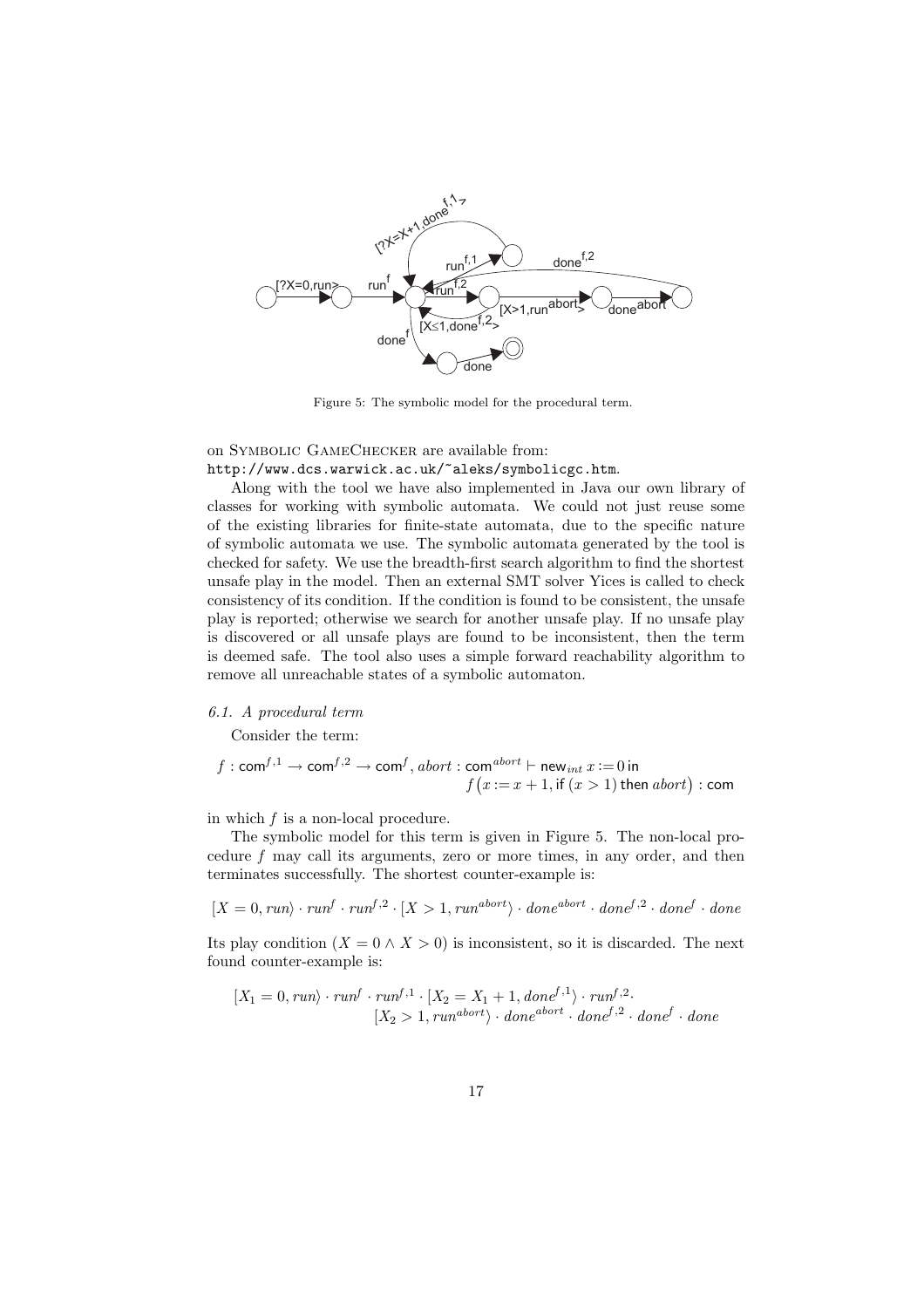

Figure 6: The symbolic model for the linear search.

Yices finds that the condition for this play  $(X_1 = 0 \land X_2 = X_1 + 1 \land X_2 > 0)$  is also found to be unsatisfiable. The next counter-example is:

$$
[X_1 = 0, run\rangle \cdot run^f \cdot run^{f,1} \cdot [X_2 = X_1 + 1, done^{f,1}\rangle \cdot run^{f,1}. [X_3 = X_2 + 1, done^{f,1}\rangle \cdot run^{f,2} \cdot [X_3 > 1, run^{abort}\rangle \cdot done^{abort}.
$$
  
done<sup>f,2</sup> \cdot done<sup>f</sup> \cdot done<sup>f</sup>

Its play condition is satisfiable, so it is reported as a genuine counter-example. It corresponds to a computation where  $f$  uses its first argument two times, then its second argument.

# 6.2. A linear search term

Let us consider the following implementation of the linear search algorithm.

$$
x[k] : \operatorname{varint}^{x[-]}, y : \operatorname{expint}^{y}, \operatorname{abort} : \operatorname{com}^{abort} \vdash
$$
  
\n
$$
\operatorname{new}_{int} i := 0 \operatorname{in}
$$
  
\n
$$
\operatorname{new}_{int} p := y \operatorname{in}
$$
  
\n
$$
\operatorname{while} (i < k) \operatorname{do} \{
$$
  
\n
$$
\operatorname{if} (x[i] = p) \operatorname{then} \operatorname{abort};
$$
  
\n
$$
i := i + 1; \}
$$
  
\n
$$
:\operatorname{com}
$$

The program first remembers the input expression  $y$  into a local variable  $p$ . The non-local array  $x$  is then searched for an occurrence of the value stored in p. If the search succeeds, then abort is executed.

The symbolic model for this term is shown in Fig. 6, where for simplicity array out-of-bounds errors are not taken in the consideration. If the value read from the environment for  $y$  has occurred in  $x$ , then an unsafe behaviour of the term exists. So this term is unsafe, and the following counter-example is found:

$$
[I_1 = 0 \land k > 0, run) \quad q^y \quad Y^y \quad [P = Y \land I_1 < k, read^{x[I_1]} \land Z^{x[I_1]}
$$
  

$$
[Z = P, run^{abort} \land done^{abort} \quad [I_2 = I_1 + 1 \land I_2 \ge k, done)
$$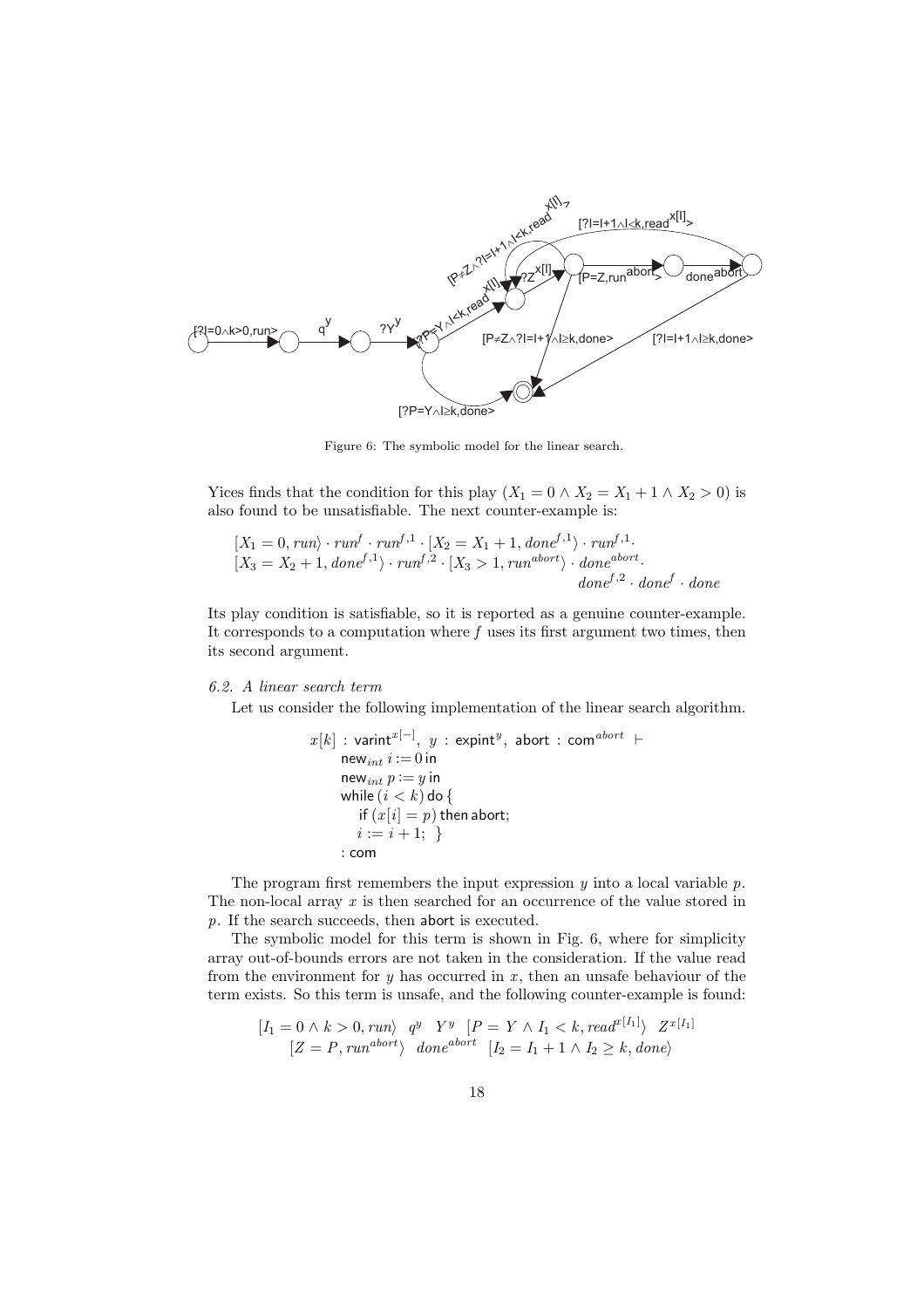|                  | $n=2$ |       | $n=3$ |       |
|------------------|-------|-------|-------|-------|
| $\boldsymbol{k}$ | Time  | Model | Time  | Model |
|                  |       | 11    | $<$ 1 | 13    |
|                  |       | 43    |       |       |
| 10               |       | 83    |       | 121   |
| 15               |       | 123   |       |       |

Table 4: Verification of the linear search with finite data

This play corresponds to a term with an array x of size  $k = 1$ , where the values read from  $x[0]$  and  $y$  are equal.

Overall, the symbolic model for linear search term has 9 states and the total time needed to generate the model and test its safety is less than 1 sec. We can compare this approach with the tool in [10], where the standard algorithmic representation of game semantics based on CSP process algebra [26] for terms with finite data types is used. We performed experiments for the linear search term with different sizes of k and all integer types replaced by finite data types. The types of x, y, and p is  $int_n$ , i.e. they contain n distinct values  $\{0, \ldots n -$ 1}, and the type of the index i is  $int_{k+1}$ , i.e. one more than the size of the array. Such term was converted into a CSP process which represents its game semantics, and then the FDR model checker  $<sup>4</sup>$  for CSP process algebra was used</sup> to generate its model and test its safety. Experimental results are shown in Table 4, where we list the execution time in seconds, and the size of the final model in number of states. The model and the time increase very fast as we increase the sizes of  $k$  and  $n$ . We ran FDR and SYMBOLIC GAMECHECKER on a Machine AMD Phenom II X4 940 with 4GB RAM. The obtained experimental results confirm efficiency of our symbolic approach.

#### 7. Conclusion

We have shown how to reduce the verification of safety of game-semantics infinite-state models of  $IA<sub>2</sub>$  terms with infinite data types to the checking of the more abstract finite-state symbolic automata. The main feature of symbolic automata is that data is not represented explicitly in it, but symbolically.

Counter-example guided abstraction refinement procedures (ARP) [8, 9] can also be used for verification of terms with infinite integers. ARP starts by modelchecking the most abstract version of the concrete program, where all infinite integer types are abstracted to the coarsest abstraction that contains only one abstract value. If no counterexample or a genuine one is found, the procedure terminates. Otherwise, it uses a spurious counterexample to gradually refine the abstraction for the next iteration. So ARP finds solutions after performing a few iterations in order to adjust integer identifiers to suitable abstractions.

<sup>4</sup>http://www.fsel.com/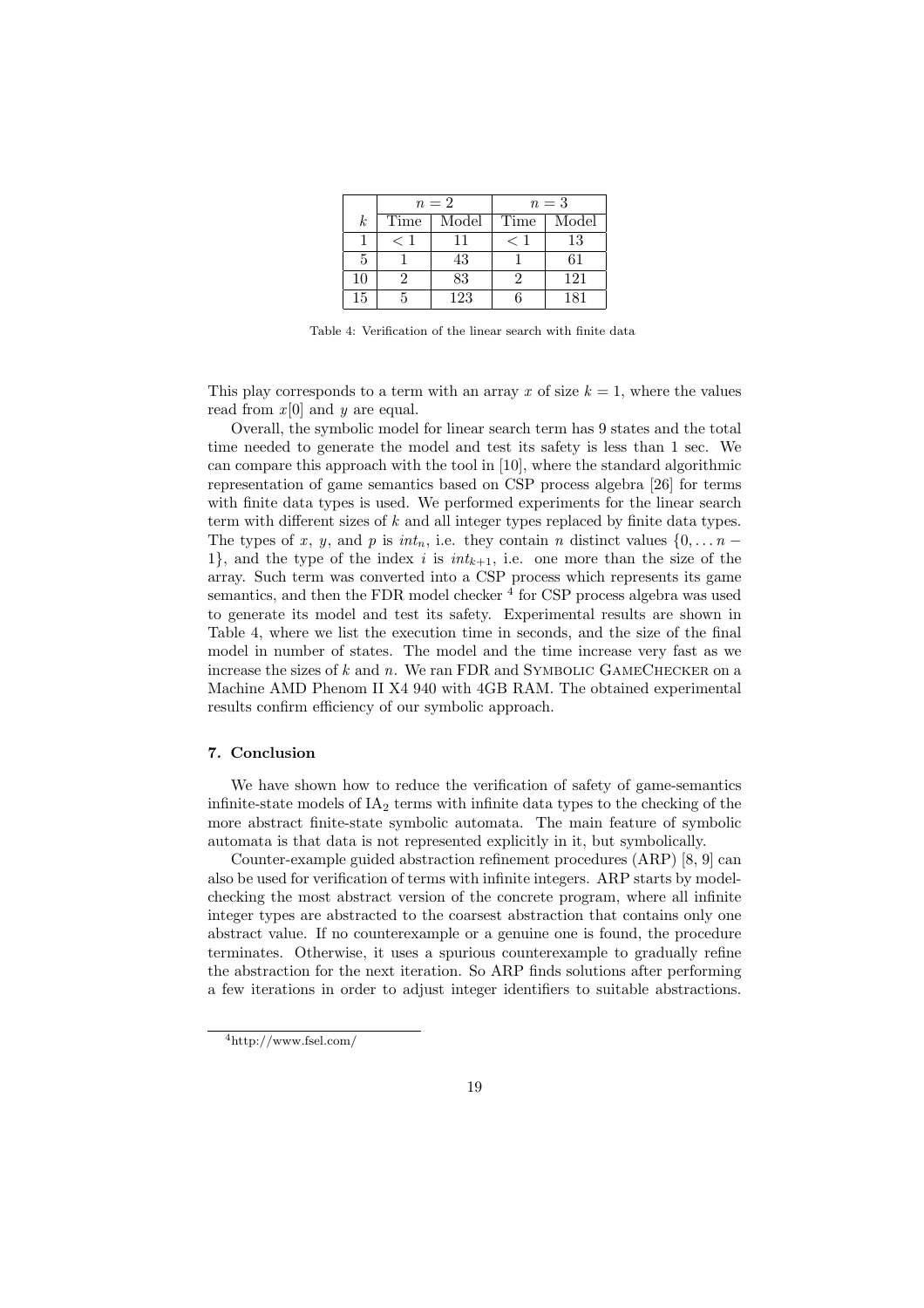In each iteration, one abstract term is model-checked. If an abstract term needs larger abstractions, then it is likely to obtain a model with very large state space, which is difficult (infeasible) to generate and check automatically. The symbolic approach presented in this paper provides solutions in only one iteration, by checking symbolic models which are significantly smaller than the abstract models in ARP. The possibility to handle arrays with arbitrary length is another important benefit of this approach.

Extensions to nondeterministic [11, 24], concurrent [15, 16], and probabilistic [23] terms can be interesting to consider. In the case of nondeterministic programs, there exists an algorithmic game semantics model [24] which is fully abstract with respect to two complementary notions of observational equivalence of programs: the possibility of termination (may-termination) and the guarantee of termination (must-termination). Apart from containing convergent behaviours of programs, the model also contains divergent behaviours of programs. So its symbolic representation can be used for efficient verification of both safety and liveness properties, such as termination of nondeterministic programs with infinite data types.

Since we consider standard regular-languages to be ultimate meanings of terms, and their symbolic representations to be stepping stones to those meanings, we can regard two symbolic automata to be equal if their corresponding concretization induced by  $\gamma$  are the same. This allows to study and perform transformations of symbolic automata which preserve the equality, and will also enable us to verify properties such as observational-equivalence and approximation. We leave this topic for future research.

## References

- [1] Abramsky, S., McCusker, G. Linearity, sharing and state: a fully abstract game semantics for Idealized Algol with active expressions. In Electr. Notes Theor. Comput. Sci. 3, pp. 2–14, (1996).
- [2] Abramsky, S., McCusker, G. Game Semantics. In Proceedings of the 1997 Marktoberdorf Summer School: Computational Logic , (1998), 1–56. Springer.
- [3] Bakewell, A., Ghica, D. R. Compositional Predicate Abstraction from Game Semantics. In: Kowalewski, S., Philippou A. (eds.) TACAS 2009. LNCS vol. 5505, pp. 62–76. Springer, Heidelberg (2009).
- [4] Burgstaller, B., Scholz, B., Blieberger, J. Symbolic Analysis of Imperative Programming Languages. In: Lightfoot, D.E., Szyperski, C.A. (eds.) JMLC 2006. LNCS vol. 4228, pp. 172–194. Springer, Heidelberg (2009).
- [5] Clarke, L.A., Richardson, D.J. Symbolic evaluation methods for program analysis. In: Muchnick, S.S., Jones, N.D. (eds.), Program Flow Analysis: Theory and Applications. Prentice-Hall, Englewood Cliffs, NJ, 1981.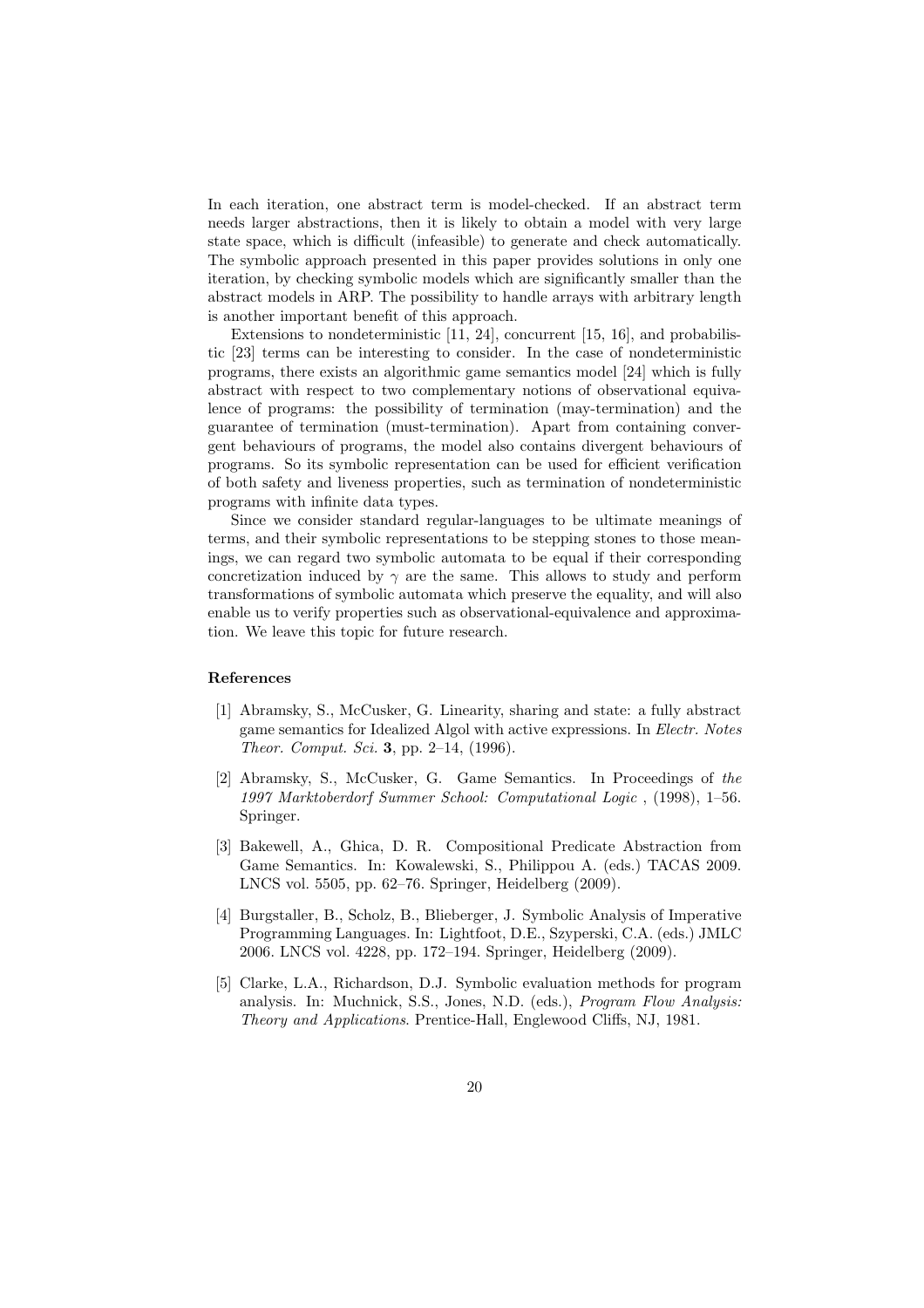- [6] Dannenberg, R.B., Ernst. G.W. Formal program verification using symbolic execution. In IEEE Transactions on Software Engineering, 8(1), pp. 43–52, (1982).
- [7] Das, S., Dill, D. L., Park, S. Experience with Predicate Abstraction. In: Halbwachs, N., Peled, D. (eds.) CAV 1999. LNCS vol. 1633, pp. 160–171. Springer, Heidelberg (1999).
- [8] Dimovski, A., Ghica, D. R., Lazić, R. Data-Abstraction Refinement: A Game Semantic Approach. In: Hankin, C., Siveroni, I. (eds.) SAS 2005. LNCS vol. 3672, pp. 102–117. Springer, Heidelberg (2005).
- [9] Dimovski, A., Ghica, D. R., Lazić, R. A Counterexample-Guided Refinement Tool for Open Procedural Programs. In: Valmari, A. (ed.) SPIN 2006. LNCS vol. 3925, pp. 288–292. Springer, Heidelberg (2006).
- [10] Dimovski, A., Lazić, R. Compositional Software Verification Based on Game Semantics and Process Algebras. In *Int. Journal on STTT* 9(1), pp. 37–51, (2007).
- [11] Dimovski, A. A Compositional Method for Deciding Equivalence and Termination of Nondeterministic Programs. In: Mery, D., Merz, S. (eds.) IFM 2010. LNCS vol. 6396, pp. 121–135. Springer, Heidelberg (2010).
- [12] Dimovski, A. Symbolic Representation of Algorithmic Game Semantics. In: Faella, M., Murano, A. (eds.) GandALF 2012. EPTCS vol. 96, pp. 99–112. Open Publishing Association, (2012).
- [13] Dutertre, B., de Moura, L. M. A Fast Linear-Arithmetic Solver for DPLL(T). In: Ball, T., Jones, R.B. (eds.) CAV 2006. LNCS vol. 4144, pp. 81–94. Springer, Heidelberg (2006).
- [14] Ghica, D. R., McCusker, G. The Regular-Language Semantics of Secondorder Idealized Algol. Theoretical Computer Science 309 (1–3), pp. 469– 502, (2003).
- [15] Ghica, D. R., Murawski, A. S: Angelic semantics of fine-grained concurrency. In: Walukiewicz, I. (ed.) FoSSaCS 2004. LNCS vol. 2987, pp. 211– 255. Springer, Heidelberg (2004).
- [16] Ghica, D. R., Murawski, A. S. Compositional Model Extraction for Higher-Order Concurrent Programs. In: Hermanns, H., Palsberg, J. (eds.) TACAS 2006. LNCS vol. 3920, pp. 303–317. Springer, Heidelberg (2006).
- [17] Graf, S., Saidi, H. Construction of abstract state graphs with PVS. In: Grumberg, O. (ed.) CAV 1997. LNCS vol. 1254, pp. 72–83. Springer, Heidelberg (1997).
- [18] Hennessy, M., Lin, H. Symbolic Bisimulations. In Theoretical Computer Science 138(2), pp. 353–389,  $(1995)$ .